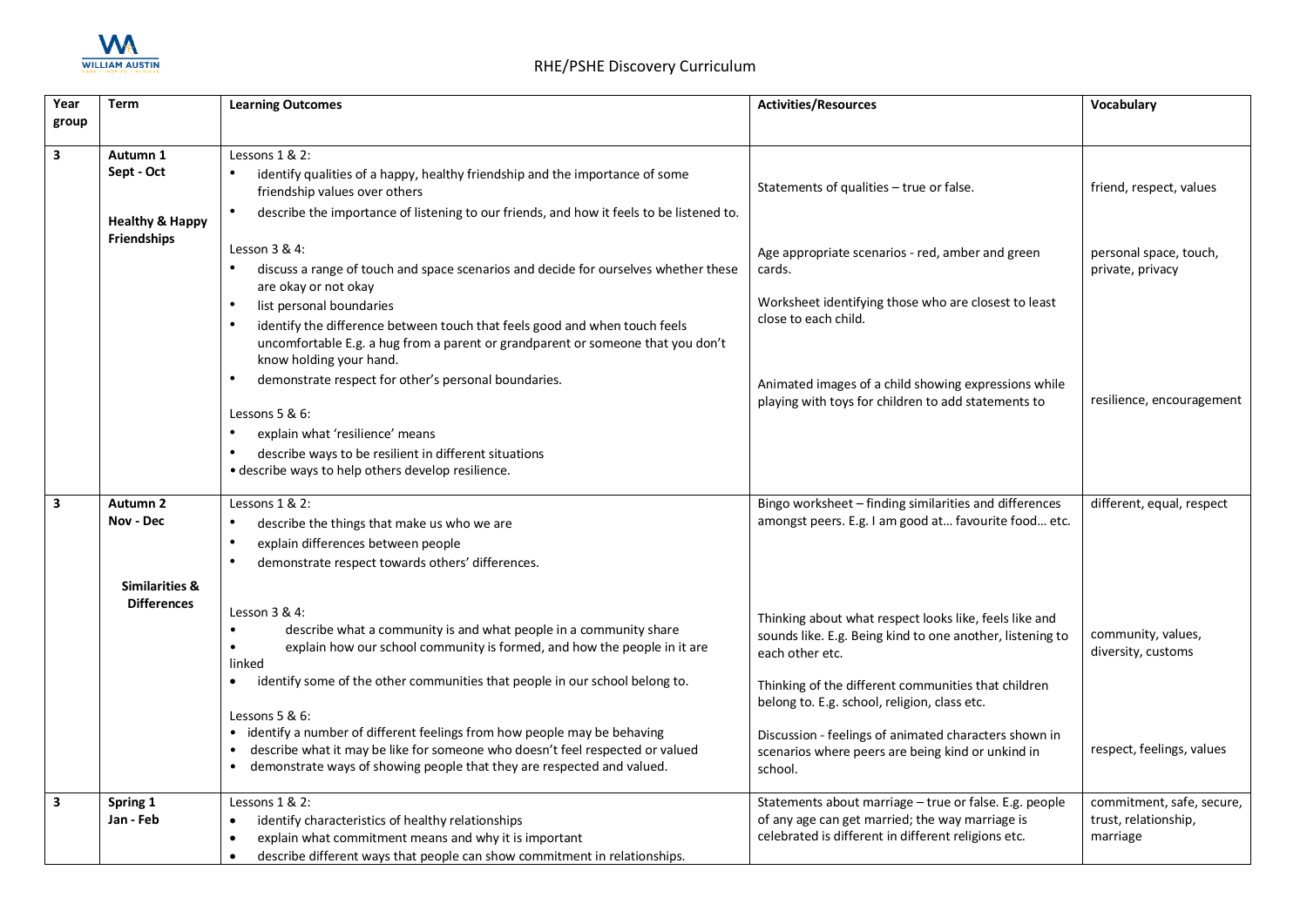

| <b>Families &amp;</b><br><b>Committed</b><br>Relationships | Lessons $3 & 4$ :<br>describe how big changes such as separation can affect a family<br>$\bullet$<br>describe how people in a family might feel when there is a big change, and how<br>$\bullet$<br>these feelings can also change<br>explain who can help us if changes within our family are making us feel worried or<br>$\bullet$<br>unhappy. | Identifying positive and negative characteristics. E.g.<br>listening, stealing etc.<br>Consider the feelings of a child whose parents have<br>separated, highlighting that it isn't anyone's fault for a<br>relationship ending.<br>Discussing the characteristics of a healthy relationship.<br>E.g. spending time with each other, supporting each<br>other and caring for each other. | separation, divorce                                                         |
|------------------------------------------------------------|---------------------------------------------------------------------------------------------------------------------------------------------------------------------------------------------------------------------------------------------------------------------------------------------------------------------------------------------------|------------------------------------------------------------------------------------------------------------------------------------------------------------------------------------------------------------------------------------------------------------------------------------------------------------------------------------------------------------------------------------------|-----------------------------------------------------------------------------|
|                                                            | Lessons $5 & 6$ :<br>understand the different types of committed relationships, and the<br>characteristics of them<br>to understand big changes that affect families, exploring what happens<br>$\bullet$<br>when parents separate                                                                                                                | Discussion about the different types of relationships<br>(family, friends, school, work etc.) and what makes a<br>relationship healthy (vocabulary shown) considering<br>the feelings of people that are in a healthy/unhealthy<br>relationship.                                                                                                                                         | commitment, safe, secure,<br>trust, relationship,<br>marriage               |
|                                                            |                                                                                                                                                                                                                                                                                                                                                   | Discussion about a scenario about a little girl whose<br>parents go through a separation, considering the<br>feelings of those involved.                                                                                                                                                                                                                                                 |                                                                             |
| <b>Spring 2</b><br>Feb-Mar                                 | Lessons 1 & 2:<br>$\bullet$<br>explain what being responsible means<br>describe our own and others' responsibilities<br>$\bullet$<br>explain why it is important to act responsibly.                                                                                                                                                              | Statements for children to sort from very irresponsible<br>to very responsible. E.g. saying sorry when you hurt<br>someone, leaving toys on the stairs etc.                                                                                                                                                                                                                              | responsibility, responsible,<br>consequences,<br>irresponsible              |
| Caring and<br>responsibility                               | Lesson $3 & 4$ :<br>$\bullet$<br>describe what personal space is<br>recognise the signs that our personal space being crowded<br>$\bullet$<br>explain what to do and how to get help if our personal space feels crowded<br>explain our responsibility towards maintaining others' personal space.                                                | Identifying the responsibilities of different people. E.g.<br>a child, a teacher, a police officer etc.                                                                                                                                                                                                                                                                                  | personal space, crowded,<br>uncomfortable,<br>boundaries, invade,<br>defend |
|                                                            | Lessons $5 & 6$ :<br>describe the responsibilities we have to care for and help others<br>describe what empathy is and why it is an important way to show care.<br>$\bullet$                                                                                                                                                                      | Determining which of the given scenarios invade a<br>person's space or not. E.g. seeing people on a path ad<br>deciding to walk around them etc.<br>Discussing a scenario about a child who did not make it<br>into a school football team.                                                                                                                                              | empathy, caring, support,<br>understanding                                  |
| Summer 1<br><b>April-May</b>                               | Lessons 1 & 2:<br>explain why sleep is important to our health and wellbeing<br>$\bullet$<br>describe a good sleep routine.                                                                                                                                                                                                                       | Deciding on what helps or doesn't help forma sleep<br>routine                                                                                                                                                                                                                                                                                                                            | health, wellbeing, sleep,<br>routine                                        |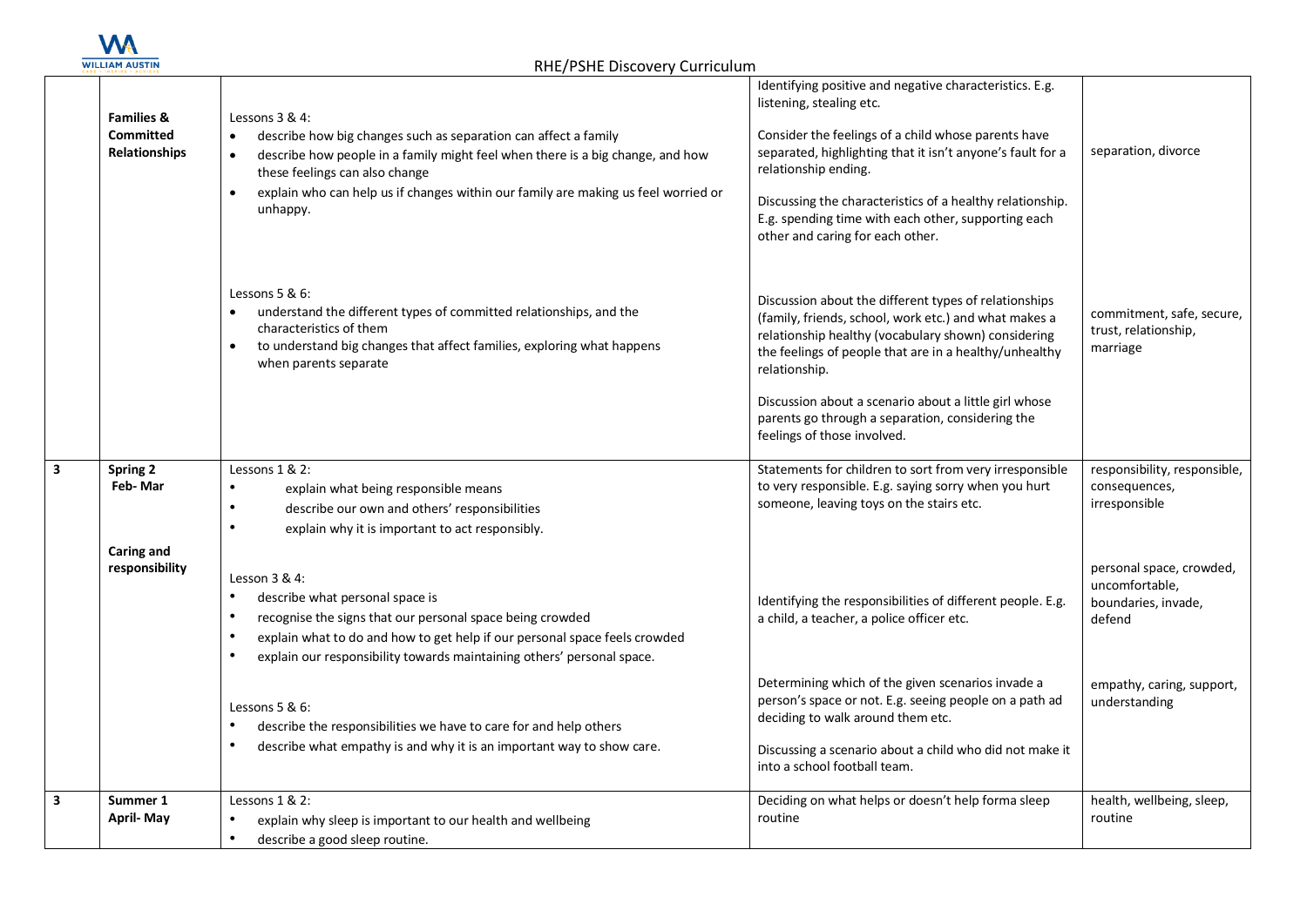

|                | <b>Healthy Bodies &amp;</b><br><b>Minds</b>      | Lesson 3 & 4:<br>$\bullet$<br>describe the different types of food that make up a healthy diet<br>$\bullet$<br>explain why it is important to have a healthy diet.<br>Lessons $5 & 6$ :<br>$\bullet$<br>explain what germs are and what they can do to our bodies                                                                     | Identifying food groups and of what choices to make to<br>ensure a healthy diet.                                                                                                                                                                                                                            | healthy, carbohydrates,<br>proteins, dairy, fats                                                 |
|----------------|--------------------------------------------------|---------------------------------------------------------------------------------------------------------------------------------------------------------------------------------------------------------------------------------------------------------------------------------------------------------------------------------------|-------------------------------------------------------------------------------------------------------------------------------------------------------------------------------------------------------------------------------------------------------------------------------------------------------------|--------------------------------------------------------------------------------------------------|
|                |                                                  | explain how viruses spread between people<br>$\bullet$<br>describe a range of ways to keep our bodies clean and free of germs.<br>$\bullet$                                                                                                                                                                                           | Deciding what protects against germs and what<br>spreads germs.                                                                                                                                                                                                                                             | germs, virus, routines,<br>hygiene, healthy, poorly,<br>teeth, toothpaste, hand<br>washing, soap |
| ن              | Summer 2<br>June - July                          | Lessons 1 & 2:<br>describe the qualities of a good friendship<br>$\bullet$<br>identify key values of a good friendship<br>$\bullet$<br>explain our own values.<br>$\bullet$                                                                                                                                                           | Discussing and listing the values and actions of a good<br>friend.                                                                                                                                                                                                                                          | friend, values, qualities                                                                        |
|                | Coping with<br>changes                           | Lesson $3 & 4$ :<br>$\bullet$<br>describe ways to resolve difficulties in a friendship<br>identify ways to maintain healthy friendships<br>$\bullet$<br>identify where to get help if someone is experiencing bullying or an unhealthy<br>friendship.<br>$\bullet$                                                                    | Determining which of the given friendship scenarios<br>children agree or disagree with. E.g. his best friend<br>makes fun of him for not having a phone, starting a<br>new school and worried about not having any friends<br>etc.                                                                          | friend, difficulty,<br>compromise,<br>communication                                              |
|                |                                                  | Lessons $5 & 6$ :<br>define the word permission and explain what it means in relation to personal<br>boundaries<br>$\bullet$<br>describe how we give and receive permission and how we can withdraw this<br>permission at any time<br>$\bullet$<br>explain why respect of personal boundaries is important in a healthy relationship. | Discussing different statements to decide whether<br>permission has been granted or not. E.g. My friend says<br>I can borrow her pen, they said no, but they were<br>smiling etc.                                                                                                                           | yes, no, boundaries,<br>permission                                                               |
| $\overline{4}$ | Autumn 1<br>Sept - Oct                           | Lessons 1 & 2:<br>describe the qualities of a good friendship<br>$\bullet$<br>identify key values of a good friendship<br>$\bullet$<br>$\bullet$<br>explain our own values.                                                                                                                                                           | Mind map activity, deciding on what values a good<br>friend would have. E.g. kind, friendly, trustworthy                                                                                                                                                                                                    | friend, values, qualities                                                                        |
|                | <b>Healthy &amp; Happy</b><br><b>Friendships</b> | Lesson $3 & 4$ :<br>describe ways to resolve difficulties in a friendship<br>$\bullet$<br>identify ways to maintain healthy friendships<br>$\bullet$<br>identify where to get help if someone is experiencing bullying or an unhealthy<br>friendship.                                                                                 | Reading out statements for the children to agree or<br>disagree to. E.g. Leaving someone out of a friendship<br>group is okay sometimes, it is okay to want to have<br>some time away from our friends., rolling your eyes at<br>a friend is funny etc.<br>Activity where children face each other and move | friend, difficulty,<br>compromise,<br>communication                                              |
|                |                                                  | Lessons $5 & 6$ :<br>define the word permission and explain what it means in relation to personal<br>boundaries                                                                                                                                                                                                                       | towards each other at varying distances to determine                                                                                                                                                                                                                                                        |                                                                                                  |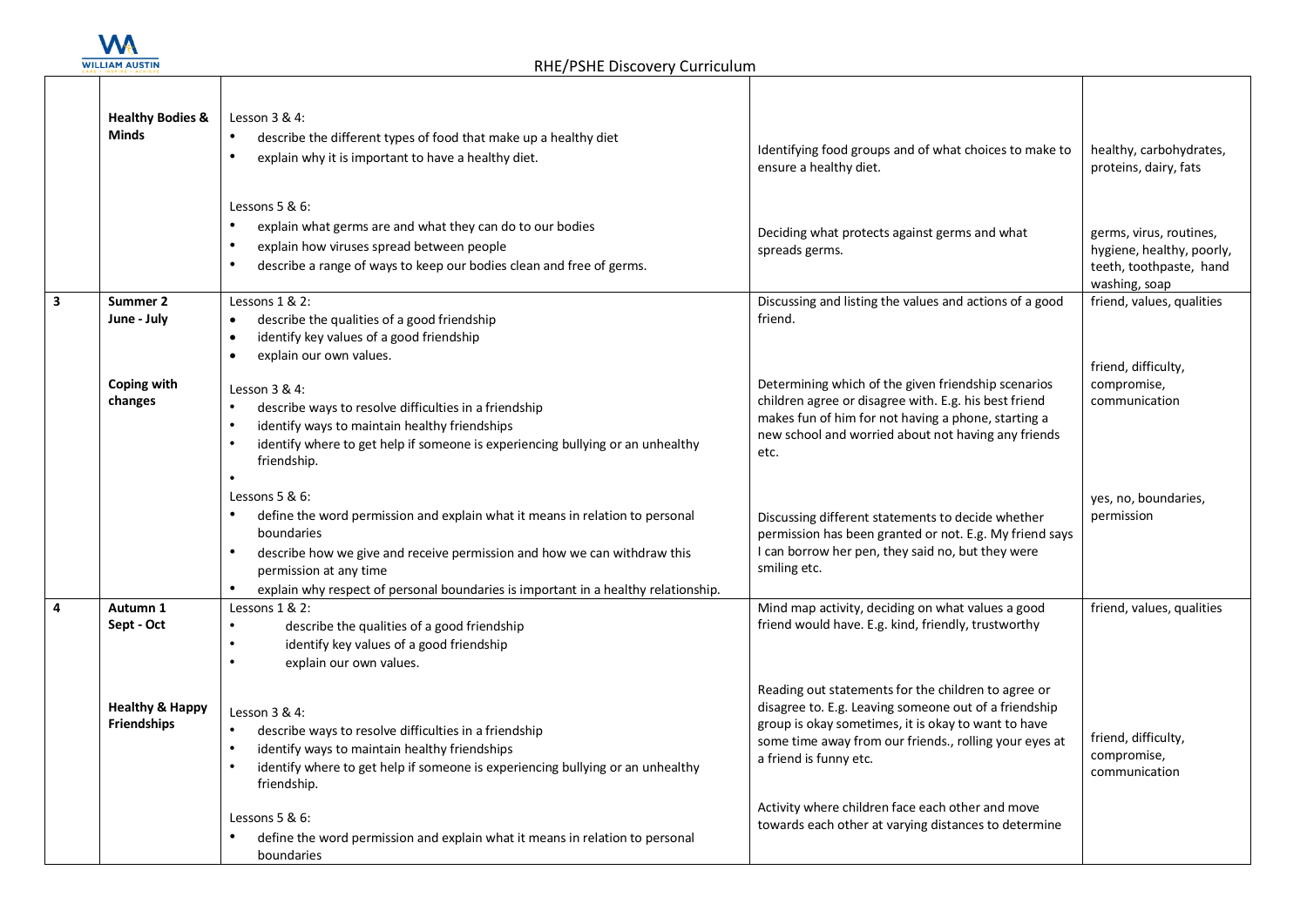

|   |                                                                   | describe how we give and receive permission and how we can withdraw this<br>permission at any time<br>explain why respect of personal boundaries is important in a healthy relationship.<br>$\bullet$                                                                                                                                                                                      | what boundaries are necessary, what cues to look for<br>when boundaries are crossed                                                                                                                                                                                                                                                                                               | yes, no, boundaries,<br>permission         |
|---|-------------------------------------------------------------------|--------------------------------------------------------------------------------------------------------------------------------------------------------------------------------------------------------------------------------------------------------------------------------------------------------------------------------------------------------------------------------------------|-----------------------------------------------------------------------------------------------------------------------------------------------------------------------------------------------------------------------------------------------------------------------------------------------------------------------------------------------------------------------------------|--------------------------------------------|
| 4 | Autumn 2<br>Nov - Dec                                             | Lessons $1 & 2$ :<br>$\bullet$<br>identify stereotypes and explain why they can be unhelpful and<br>inaccurate<br>$\bullet$<br>identify what being British means to individuals.                                                                                                                                                                                                           | Discussing stereotypes as a class. E.g. Is there such a<br>thing as a 'typical' British person? Do all people who<br>live in Britain look or talk the same?                                                                                                                                                                                                                       | diversity, stereotype                      |
|   | <b>Similarities &amp;</b><br><b>Differences</b>                   | Lesson 3 & 4:<br>$\bullet$<br>explain how someone might be judged and give examples of this<br>identify when someone is being judged because they are different<br>$\bullet$<br>$\bullet$<br>explain how it might feel to be judged in this way describe ways we can help.                                                                                                                 | Brainstorming ways of helping those that are being<br>judges.                                                                                                                                                                                                                                                                                                                     | judge, judgment                            |
|   |                                                                   | Lessons $5 & 6$ :<br>explain our own views and opinions and identify those which are different<br>$\bullet$<br>explain why it is important to consider other people's points of view<br>$\bullet$<br>demonstrate consideration of others' points of view<br>$\bullet$<br>explain ways to maintain healthy relationships with others when we have different<br>$\bullet$<br>points of view. | Children to answer simple questions with their own<br>point of view. E.g. What is the best treat to eat?<br>What is the best film you have seen? What is the best<br>book you have ever read? Then to share their answers<br>and be questioned: Did everyone agree? Why not?<br>Does that mean that some people got the answers<br>wrong? Do all questions have a 'right answer'? | point of view, opinion,<br>disagree, agree |
| 4 | Spring 1<br>Jan - Feb                                             | Lessons 1 & 2:<br>$\bullet$<br>identify our different relationships and the differences between them<br>describe appropriate behaviours and boundaries within relationships.<br>$\bullet$                                                                                                                                                                                                  | Create an acrostic poem using the word 'relationship'<br>thinking of the qualities needed in a positive<br>relationship with others.                                                                                                                                                                                                                                              | relationships, appropriate,<br>boundaries  |
|   | <b>Families &amp;</b><br><b>Committed</b><br><b>Relationships</b> | Lesson $3 & 4$ :<br>identify different groups we belong to, and what this means to us<br>$\bullet$<br>describe how it feels to belong to a family or to a group<br>$\bullet$<br>describe ways in which families care for the people who belong to them.                                                                                                                                    | Children will consider the different people they may<br>meet and the group or unit they belong to with those<br>people. E.g. parent, sibling, grandparent, teacher,<br>postman, counsellor etc.                                                                                                                                                                                   | belonging, membership,<br>together, family |
|   |                                                                   | Lessons 5 & 6:<br>identify rules and expectations that families might have, and how these demonstrate<br>care<br>describe why particular rules are necessary to keep us safe and healthy.<br>$\bullet$                                                                                                                                                                                     | Children will be shown 'Caring Rules Scenarios' then<br>will be asked Why do you think a family would have<br>this rule or expectation? Do you think this is a caring<br>rule? Why?                                                                                                                                                                                               | care, rules, expectations                  |
|   |                                                                   |                                                                                                                                                                                                                                                                                                                                                                                            | They will be asked to consider the rules and<br>expectations and home to then make a 'Rules Chart'.                                                                                                                                                                                                                                                                               |                                            |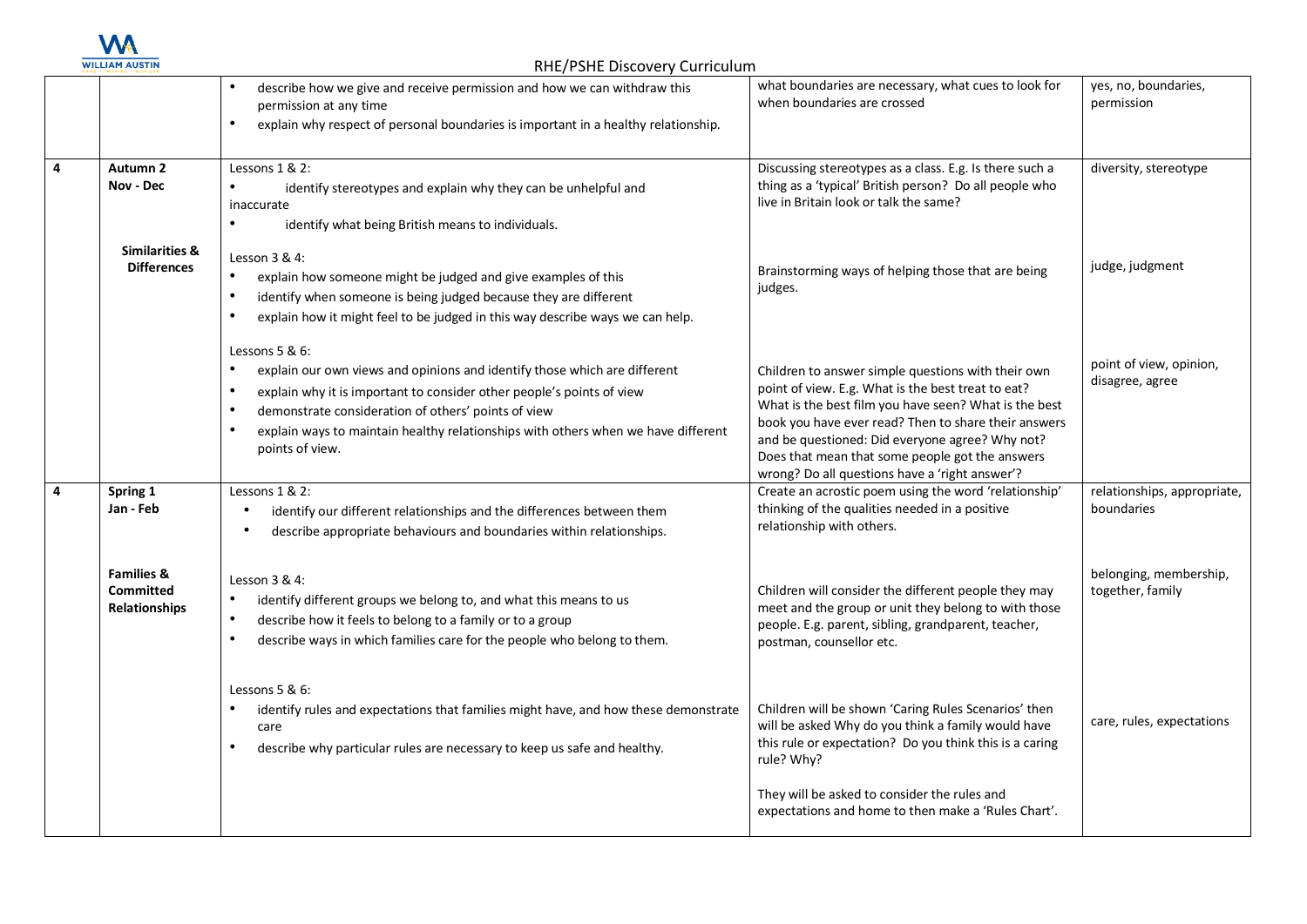

|   |                                                                             |                                                                                                                                                                                                                                               | 'It's not fair!' sentences worksheet where they will be<br>asked to work together to write the responses a parent<br>might give for each one, with a reason for the rule. Ask<br>pupils to consider how each rule demonstrates care.                                                                                                                                                  |                                                                                                                              |
|---|-----------------------------------------------------------------------------|-----------------------------------------------------------------------------------------------------------------------------------------------------------------------------------------------------------------------------------------------|---------------------------------------------------------------------------------------------------------------------------------------------------------------------------------------------------------------------------------------------------------------------------------------------------------------------------------------------------------------------------------------|------------------------------------------------------------------------------------------------------------------------------|
| 4 | <b>Spring 2</b><br>Feb-Mar                                                  | Lessons 1 & 2:<br>describe some of our rights and why we have them<br>identify responsibilities that come with rights<br>explain some of the consequences of not accepting our responsibilities.                                              | Discussion with these questions:<br>What rights do these rules protect? What<br>responsibilities do we all have to make sure the rules<br>are kept?                                                                                                                                                                                                                                   | rights, responsibilities,<br>respect, opportunities,<br>entitled                                                             |
|   | Caring and<br>responsibility                                                | Lesson 3 & 4:<br>describe some of the rights that children have under the UN Convention on the<br>Rights of the Child<br>explain why these rights are important in helping to keep us safe and cared for.<br>Lessons $5 & 6$ :                | Matching activity – match the right to the<br>responsibility. E.g. We have the right to feel safe in our<br>school, we have the responsibility to show kindness to<br>everyone etc.<br>UN Convention on the Rights of the Child scenarios to<br>be matched to the rights that are described.<br>Children to discuss the rights and decide which they<br>think are the most important. | agreement, rights,<br>convention, United<br><b>Nations</b>                                                                   |
|   |                                                                             | explain what democracy is and how it relates to human rights<br>explain what role the local and national government have within our society and<br>how both of these governments work.                                                        | Discussion about democracy and what the role of the<br>local and national government is within our society.                                                                                                                                                                                                                                                                           | democracy, local<br>government, national<br>government.                                                                      |
| 4 | Summer 1<br><b>April-May</b><br><b>Healthy Bodies &amp;</b><br><b>Minds</b> | Lessons 1:<br>name some things they can now do independently.<br>$\bullet$<br>discuss their responsibilities.<br>$\bullet$<br>identify who is responsible for helping to keep children safe and healthy.<br>$\bullet$                         | Discussion - what is the meaning of independence and<br>what can they now do that they couldn't previously.<br>Also, how responsible choice making will result in<br>maintaining safety and health.<br>Children will explore different scenarios with children<br>that have responsibilities and will discuss what is<br>similar or different to their responsibilities.              | independent,<br>responsible, decisions,<br>choices, safe, healthy,<br>consequences,<br>instructions, rules,<br>advice, help. |
|   |                                                                             | Lesson 2:<br>understanding that it's OK to take some risks but that other risks are dangerous.<br>understand the terms 'risk', 'hazard' and 'danger'.<br>$\bullet$<br>explain how to get help in a risky or dangerous situation.<br>Lesson 3: | Discussion - to discuss what risks are involved in the<br>given scenarios. E.g. fireworks, fires, cutting vegetables<br>with a knife, an overloaded extension lead, areas with<br>warning signs etc.<br>Discussion - the type of help that is available in the<br>even of being at risk and discussing the different risks,<br>hazards and dangers in given scenarios.                | risk, danger, hazard,<br>safe, choices, decisions,<br>rules, responsible,<br>consequences,<br>outcome.                       |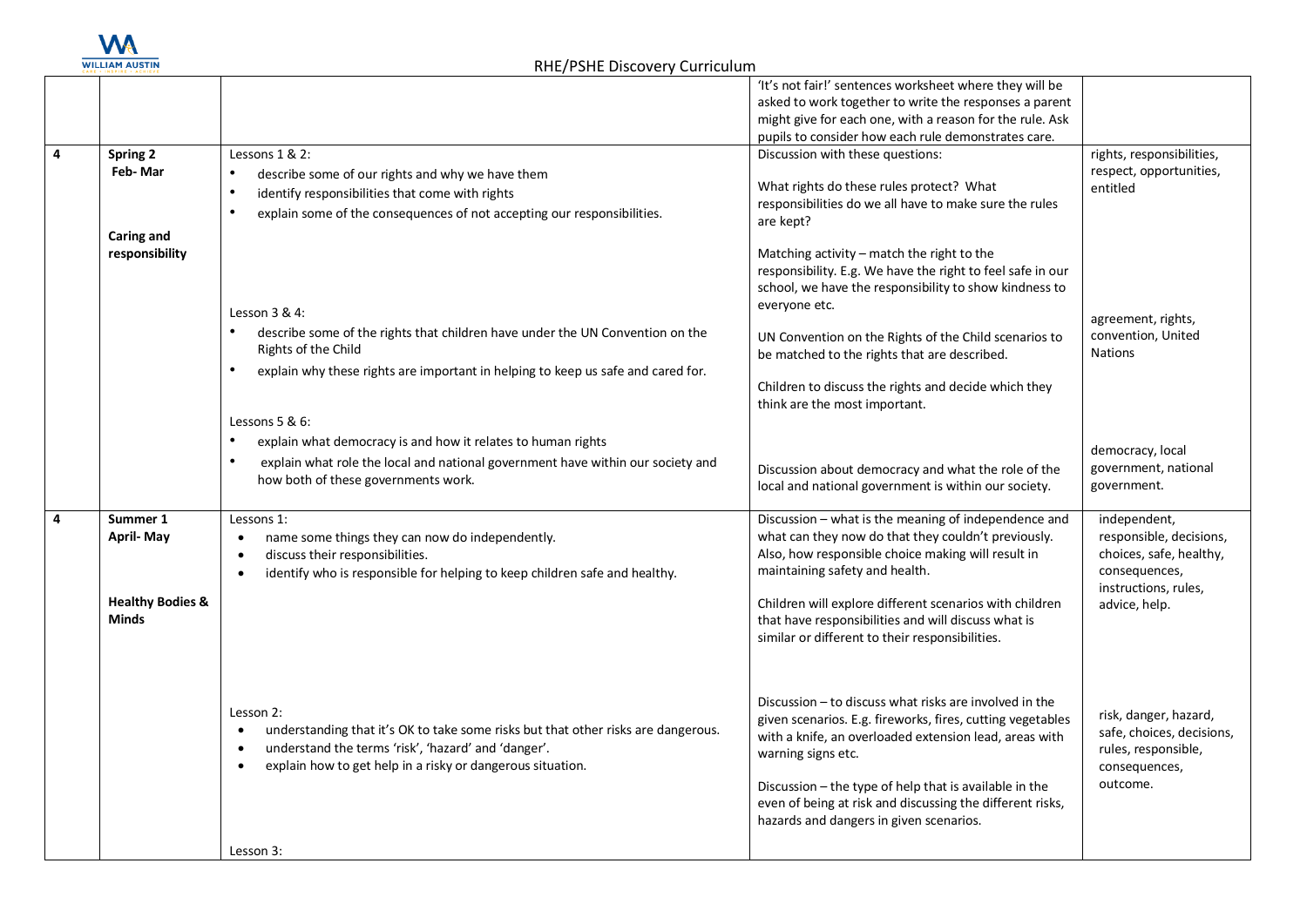

|                                                         | $\frac{1}{2}$ $\frac{1}{2}$ $\frac{1}{2}$ $\frac{1}{2}$ $\frac{1}{2}$ $\frac{1}{2}$ $\frac{1}{2}$ $\frac{1}{2}$ $\frac{1}{2}$ $\frac{1}{2}$ $\frac{1}{2}$ $\frac{1}{2}$ $\frac{1}{2}$ $\frac{1}{2}$ $\frac{1}{2}$ $\frac{1}{2}$ $\frac{1}{2}$ $\frac{1}{2}$ $\frac{1}{2}$ $\frac{1}{2}$ $\frac{1}{2}$ $\frac{1}{2}$  |                                                                                                                                                                                              |                                                                                          |
|---------------------------------------------------------|----------------------------------------------------------------------------------------------------------------------------------------------------------------------------------------------------------------------------------------------------------------------------------------------------------------------|----------------------------------------------------------------------------------------------------------------------------------------------------------------------------------------------|------------------------------------------------------------------------------------------|
|                                                         | understanding the dangers encountered when being in the sun for too long.<br>advising others on how to stay safe in the sun.                                                                                                                                                                                         | Discussion - the dangers of the sun and how to stay<br>safe in the sun.                                                                                                                      |                                                                                          |
|                                                         | listing ways in which to keep safe in the sun.                                                                                                                                                                                                                                                                       | True or false - scenarios relating to sun exposure.                                                                                                                                          | sunshine, UV Rays,<br>infrared, radiation, shade,<br>sunburnt, damage,                   |
|                                                         |                                                                                                                                                                                                                                                                                                                      | Children will be asked to design a poster to promote<br>sun safety.                                                                                                                          | sunscreen, sun protection<br>Factor.                                                     |
|                                                         | Lesson 4:<br>understanding what drugs, cigarettes and alcohol are.<br>$\bullet$<br>understanding the impact drugs, cigarettes and alcohol have on the body.<br>$\bullet$<br>understanding the dangers of drugs, cigarettes and alcohol.<br>$\bullet$                                                                 | Discussion - What are drugs, cigarettes and alcohol?<br>Definitions given with explanations about how they<br>affect the body. Are all drugs dangerous?                                      | safe, dangerous, drugs,<br>alcohol, cigarettes, e-<br>cigarettes, lungs, body,           |
|                                                         | Lessons 5 & 6:                                                                                                                                                                                                                                                                                                       | Discussion - the dangers and effects of alcohol and<br>smoking.                                                                                                                              | physical, health,<br>wellbeing, impact,<br>affect.                                       |
|                                                         | describe a range of healthy choices that can keep our bodies and minds healthy<br>explain some possible consequences of unhealthy choices.                                                                                                                                                                           | Children will work to decide whether the given choices<br>are healthy or unhealthy with a class discussion to<br>address misconceptions.                                                     | healthy, choices,<br>consequences,<br>responsibility                                     |
|                                                         |                                                                                                                                                                                                                                                                                                                      | They will write a diary entry for a character they are<br>familiar with, where they live a day making healthy<br>choices and consider how these healthy choices makes<br>the character feel. |                                                                                          |
| Summer 2<br>June - July<br>Caring and<br>responsibility | Lessons 1:<br>understand that people get money from going to work and some other sources.<br>explain what skills might be needed for certain jobs.<br>$\bullet$<br>identify other reasons why people might go to work.                                                                                               | Discussion - 'Why do we need money?' Where does<br>money come from?' What jobs people do and sources<br>of income.<br>Children will create an advert for a job role using the                | money, employment,<br>work, job, payment,<br>wages, spending, saving,<br>gift, benefits. |
|                                                         |                                                                                                                                                                                                                                                                                                                      | information they have learnt.                                                                                                                                                                |                                                                                          |
|                                                         | Lesson 2:<br>Understand the role money plays in their own and others' lives, including how to<br>manage their money and about how to be a critical consumer.<br>understand that resources can be allocated in different ways and that<br>$\bullet$<br>these economic choices affect individuals, communities and the | Discussion - different payment methods. Explanation of<br>payment methods.                                                                                                                   | money, cash, coins, notes,<br>credit, debit, cheque,<br>bank account, bank, debt,        |
|                                                         | sustainability of the environment across the world.                                                                                                                                                                                                                                                                  | Activity - Why Pay that way? Deciding on different<br>payment methods for different purchases.                                                                                               | owe, save, interest,<br>borrow.                                                          |
|                                                         | Lesson 3:<br>explain two ways that people borrow money.<br>understand some possible consequences of borrowing money                                                                                                                                                                                                  | Discussion - what happens if people can't afford to pay<br>for what they want or what they need? Explanation of<br>borrowing.<br>What is the meaning of the words - debt, loan,              |                                                                                          |
|                                                         |                                                                                                                                                                                                                                                                                                                      | interest, VAT and tax?                                                                                                                                                                       | money, debt, VAT,<br>interest, tax, loan, bank                                           |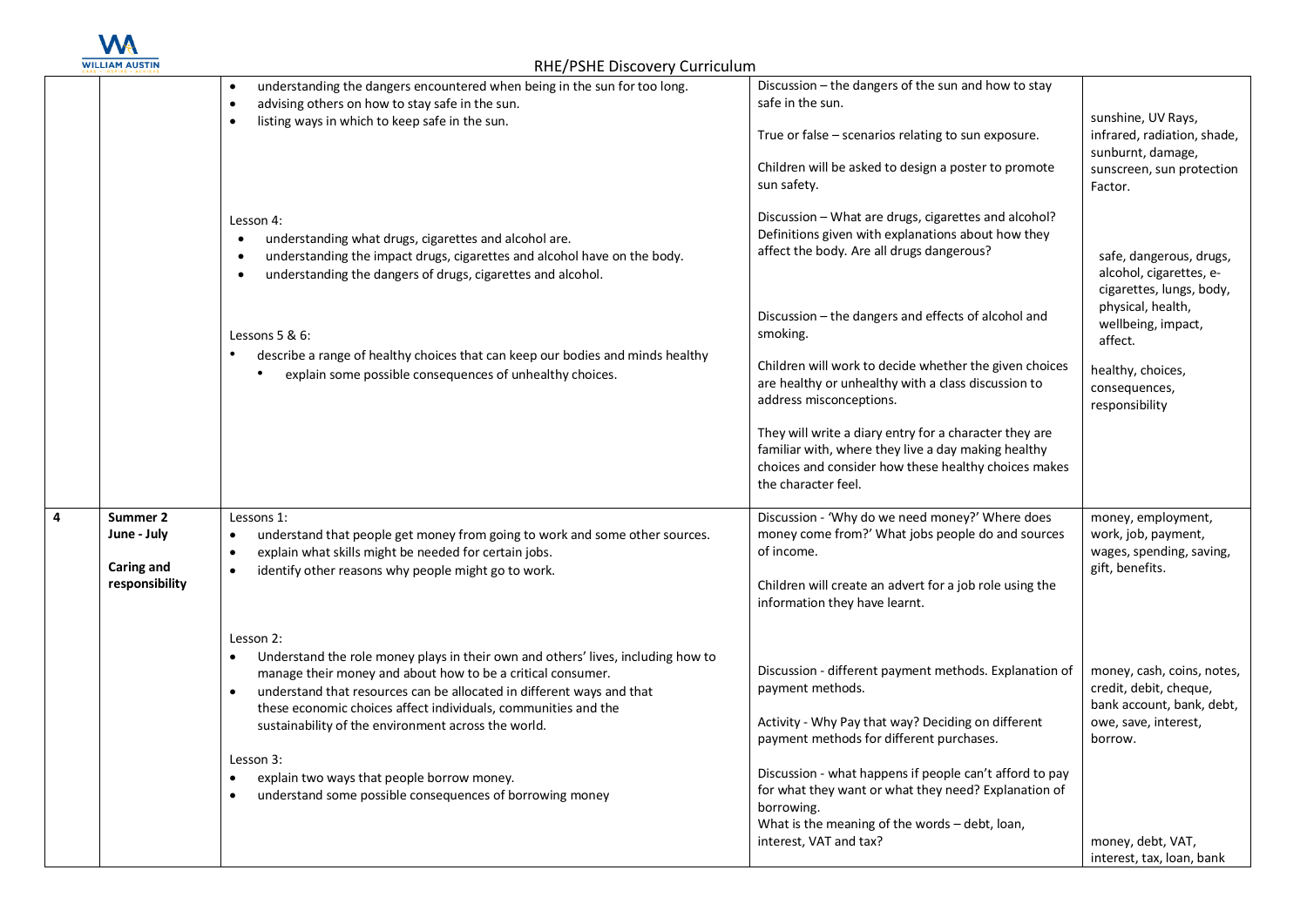

|                                                                            | Lesson 4:<br>explain the difference between a want and a need.<br>talk about priorities.<br>$\bullet$                                                                                         | Activity - vocab matching.<br>Activity - debt photo storyboard.<br>Discussion about the difference between want and<br>need<br>Activity - weekly budget - how much money is needed?<br>Activity - Spending calendar game<br>Activity - putting items in order of priority.                                                                                                                                                                  | account, debt, owe,<br>borrow, repay,<br>repayments, credit card,<br>unmanageable, savings.<br>money, want, need,<br>priority, budget, spending,<br>saving. |
|----------------------------------------------------------------------------|-----------------------------------------------------------------------------------------------------------------------------------------------------------------------------------------------|---------------------------------------------------------------------------------------------------------------------------------------------------------------------------------------------------------------------------------------------------------------------------------------------------------------------------------------------------------------------------------------------------------------------------------------------|-------------------------------------------------------------------------------------------------------------------------------------------------------------|
|                                                                            | Lessons 5:<br>talk about how adverts try to influence our spending and why.                                                                                                                   | Discussion - 'Why do companies try to influence our<br>spending?'<br>Children will view adverts and discuss their appeal and<br>what makes a good advert<br>Role play - adverts based on product profile cards<br>whilst thinking about the questions: What is this advert<br>trying to make you spend money on? How is it trying to<br>influence your spending? Why is it trying to do this?                                               | money, influence,<br>spending, advertising,<br>advertisement, profit,<br>financial gain, consumer                                                           |
|                                                                            | Lessons 6:<br>discuss ways of keeping track of spending.<br>$\bullet$<br>explain why it is important to keep track of what we spend.<br>$\bullet$                                             | Discussion - value for money<br>Item cost memory game - demonstration that<br>recorded tracking is necessary<br>Shopping game - are you being charged correctly? How<br>do you know? Filling in a receipt.<br>Discussion - why it is important to keep track of what<br>we spend.                                                                                                                                                           | money, receipt, record,<br>keep track, change,<br>balance, budget,<br>spending.                                                                             |
| Autumn 1<br>Sept - Oct<br><b>Healthy &amp; Happy</b><br><b>Friendships</b> | Lessons 1 & 2:<br>explain what we mean by 'identity'<br>$\bullet$<br>describe the aspects which make up our own and others' identities<br>identify ways in which prejudice can be challenged. | Identity bingo worksheet. E.g. Has brown eyes, Likes to<br>wear, Reads , Likes to play etc.<br>'Who is Sam? worksheets. What differences are there?<br>Are there any particular differences depending on<br>whether a group had Sam as a girl or as a boy? Identify<br>any stereotypes - do these things define us as 'girls' or<br>'boys'? (For example, do we have to identify as male<br>to play football, or female to have long hair?) | identity, stereotypes,<br>prejudice                                                                                                                         |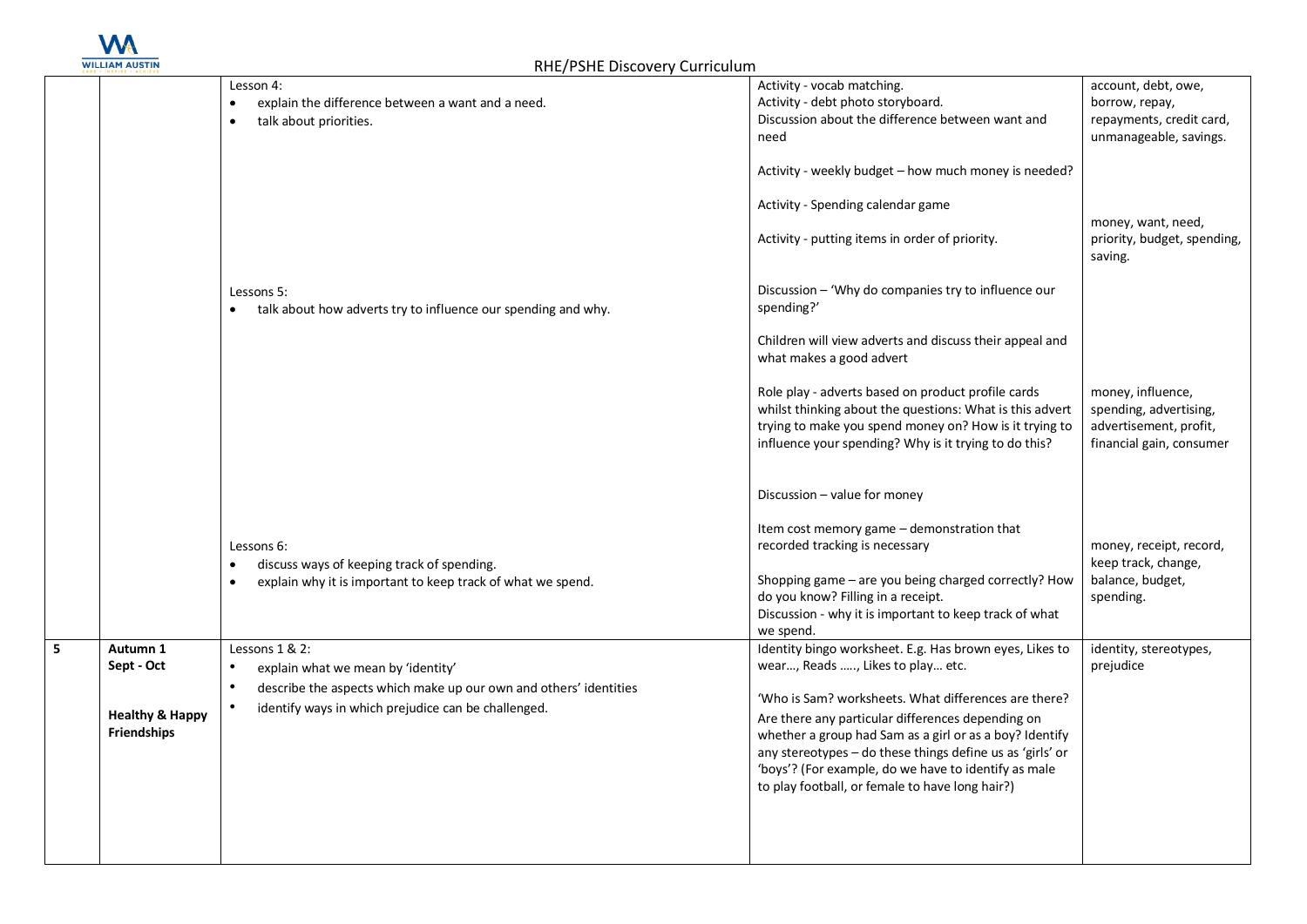

|                |                           | Lesson 3 & 4:                                                                                                           | Children to list of all the ways in which people try to fit                                         |                            |
|----------------|---------------------------|-------------------------------------------------------------------------------------------------------------------------|-----------------------------------------------------------------------------------------------------|----------------------------|
|                |                           | describe what peer pressure is<br>$\bullet$                                                                             | in (e.g. wear similar clothes; watch the same TV                                                    |                            |
|                |                           | describe ways to resist peer pressure<br>$\bullet$                                                                      | programmes; speak the same way).                                                                    | peer pressure, choice      |
|                |                           | $\bullet$<br>explain the qualities of a healthy friendship.                                                             | Consider the peer pressures and what children their                                                 |                            |
|                |                           |                                                                                                                         | age might feel pressure to do. Then asked: Why do you                                               |                            |
|                |                           |                                                                                                                         | think sometimes people find it hard to say no?                                                      |                            |
|                |                           |                                                                                                                         | What tips would you give to someone who felt under                                                  |                            |
|                |                           |                                                                                                                         | pressure?                                                                                           |                            |
|                |                           |                                                                                                                         |                                                                                                     | emotions, wellbeing,       |
|                |                           | Lessons $5 & 6$ :                                                                                                       | Children to discuss how to identify someone's emotion                                               | emotional health, mental   |
|                |                           | talk about the signs and symptoms of stress and anxiety<br>describe ways to manage stress and anxiety well<br>$\bullet$ | then to decide whether a given scenario of different                                                | health, stress, anxiety    |
|                |                           | identify where to go for further help and support if we or someone we know                                              | emotions demonstrates positive or negative impact.                                                  |                            |
|                |                           | needs it.                                                                                                               |                                                                                                     |                            |
| 5              | Autumn 2                  | Lessons 1 & 2:                                                                                                          | Children to consider strengths given on cards and to                                                | strength, weakness,        |
|                | Nov - Dec                 | $\bullet$<br>describe our own strengths and celebrate what we are good at                                               | then articulate how having strengths makes them feel.                                               | proud, abilities           |
|                |                           | list the skills required for our own abilities and interests<br>$\bullet$                                               | E.g. ambitious, supportive, being good at spelling,                                                 |                            |
|                |                           | explain ways in which we are all different and have different strengths.<br>$\bullet$                                   | caring etc.                                                                                         |                            |
|                | <b>Similarities &amp;</b> |                                                                                                                         | Pupils to individually design a job application using the                                           |                            |
|                | <b>Differences</b>        |                                                                                                                         | template to advertise the skills and attributes needed                                              |                            |
|                |                           |                                                                                                                         | to demonstrate that strength or carry out that activity.                                            |                            |
|                |                           | Lesson $3 & 4$ :                                                                                                        |                                                                                                     |                            |
|                |                           | consider at least one goal we can achieve in Year 5                                                                     |                                                                                                     |                            |
|                |                           | list the steps needed to achieve a long term goal<br>$\bullet$                                                          | Children will consider questions to create their own                                                | goals, aspirations,        |
|                |                           | be able to set goals and plan for ways to achieve these.<br>$\bullet$                                                   | vision board: What kinds of things would you like to                                                | achievement, future,       |
|                |                           |                                                                                                                         | achieve? What kinds of experiences would you like to                                                | vision                     |
|                |                           |                                                                                                                         | have? What would you like to own? What does success<br>look like to you?                            |                            |
|                |                           |                                                                                                                         |                                                                                                     |                            |
|                |                           | Lessons $5 & 6$ :                                                                                                       |                                                                                                     |                            |
|                |                           | $\bullet$<br>explain the advantages and disadvantages of using the internet                                             | Children will consider the best things and things they                                              | online, social media,      |
|                |                           | identify ways to recognise risks and keep safe online<br>$\bullet$                                                      | feel could be risky or dangerous about using the                                                    | profile, safety            |
|                |                           | explain ways in which to protect our online profile.<br>$\bullet$                                                       | internet. Then, discuss ways to reduce risks. E.g. by                                               |                            |
|                |                           |                                                                                                                         | asking for help, setting privacy controls, blocking<br>someone etc.                                 |                            |
| 5 <sup>1</sup> | Spring 1                  | Lesson $1 & 2$ :                                                                                                        | Discussion - what is bullying? What types of bullying                                               | Bullying, physical, cyber, |
|                | Jan - Feb                 | explain what bullying means                                                                                             | are there?                                                                                          | verbal, emotional, kind,   |
|                |                           | identify the different types of bullying                                                                                |                                                                                                     | respect                    |
|                |                           | identify how to seek help<br>$\bullet$                                                                                  | Activity - children will be shown different scenarios                                               |                            |
|                | <b>Healthy Bodies</b>     |                                                                                                                         | and will be asked what they think is happening and<br>what should be done to resolve the situation. |                            |
|                | and Minds                 |                                                                                                                         |                                                                                                     |                            |
|                |                           |                                                                                                                         |                                                                                                     |                            |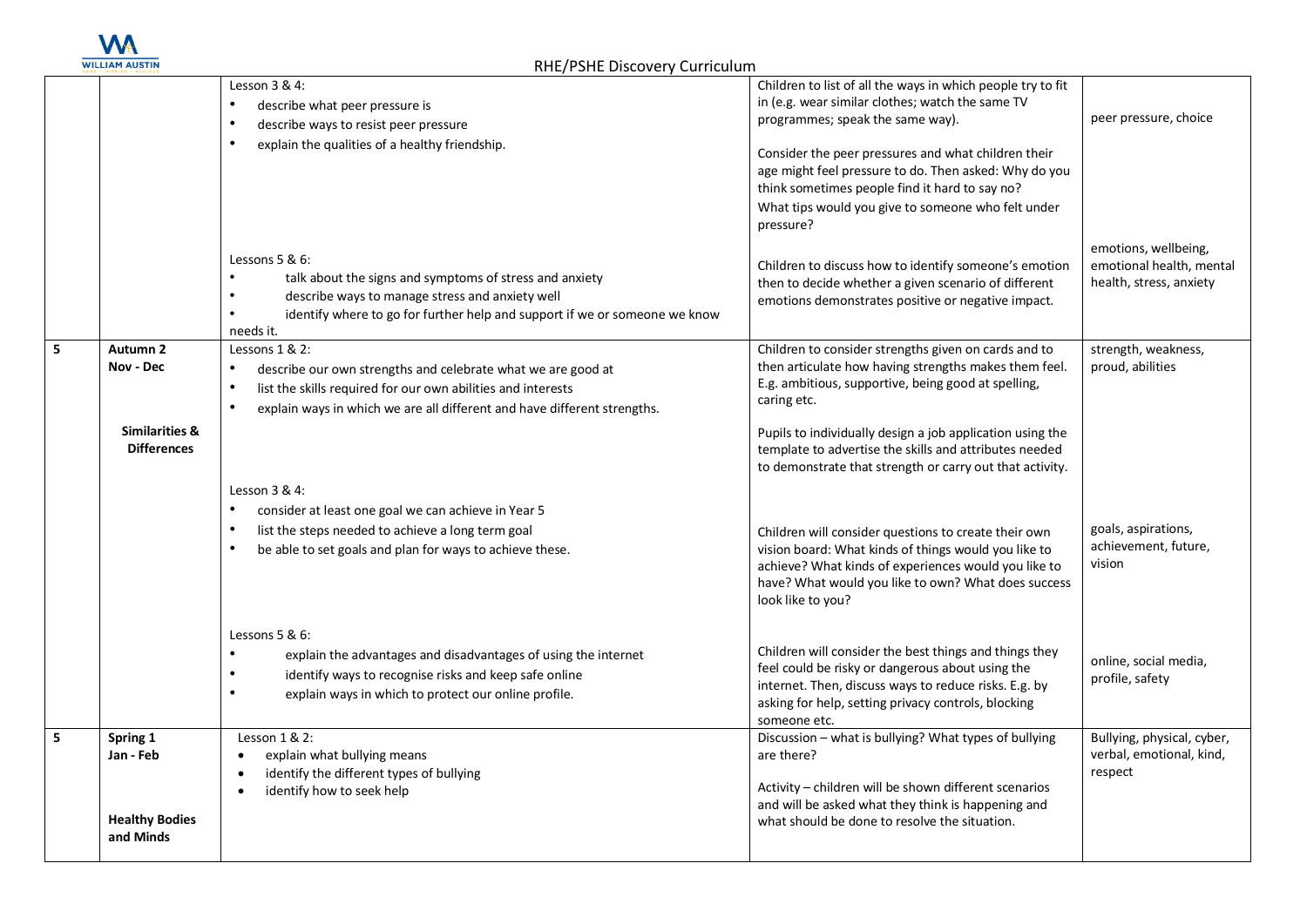

|   |                              | Lesson 3 & 4:<br>make informed choices about my exercise and sleep habits.<br>$\bullet$<br>identify the physical, emotional and mental consequences of not getting enough<br>$\bullet$<br>exercise or sleep.<br>use mindfulness and meditation to aid a good night's sleep.<br>$\bullet$                                                                                                                                                                                                                                                                                                          | Quiz - an online quiz with questions based on online<br>bullying<br>Discussion - What are the effects of<br>not getting enough sleep? How can<br>we get a good night's sleep? How<br>does regular exercise benefit our<br>mental and physical health? What<br>are the risks associated with an<br>inactive lifestyle?<br>Activity - exploring different<br>routines before deciding on what<br>the positive and negative impact is<br>of the actions shown on the cards. | choices, consequences,<br>sleep, deprivation,<br>impact, effects,<br>positive, negative,<br>physical, emotional,<br>mental, health,<br>wellbeing, mindfulness,<br>meditation, habit,<br>routine |
|---|------------------------------|---------------------------------------------------------------------------------------------------------------------------------------------------------------------------------------------------------------------------------------------------------------------------------------------------------------------------------------------------------------------------------------------------------------------------------------------------------------------------------------------------------------------------------------------------------------------------------------------------|--------------------------------------------------------------------------------------------------------------------------------------------------------------------------------------------------------------------------------------------------------------------------------------------------------------------------------------------------------------------------------------------------------------------------------------------------------------------------|-------------------------------------------------------------------------------------------------------------------------------------------------------------------------------------------------|
|   |                              | Lesson $5 & 6$ :<br>explain what is meant by first aid.<br>$\bullet$<br>understand the key responsibilities of a first aider.<br>identify hazards and I am aware of how to avoid them.<br>understand the emotions that may come with being a first aider.<br>$\bullet$<br>aware of the information that the emergency services require from a first aider.<br>$\bullet$<br>understand and follow rules in school to stay safe and healthy.<br>$\bullet$<br>identify an emergency and know how to give first aid.<br>$\bullet$<br>identify where and how to get help in an emergency.<br>$\bullet$ | Discussion - identifying the role of a first aider.<br>Activity - to go through various different hazards,<br>identifying the risks posed and how to avoid them.<br>Discussion - how to stay safe and healthy in school.<br>Where and how can we get help in an emergency?                                                                                                                                                                                               | safe, danger, hazard,<br>harm, action,<br>emergency, accident,<br>injury, responsible,<br>sensible, first aid,<br>emergency services,<br>decision, choice, help                                 |
| 5 | Spring 2<br>Feb-Mar          | Lessons 1 & 2:<br>explain how people's care needs change through life<br>give examples of ways in which we can care for others.<br>$\bullet$                                                                                                                                                                                                                                                                                                                                                                                                                                                      | Children to look at images and answer questions                                                                                                                                                                                                                                                                                                                                                                                                                          | care needs, caring                                                                                                                                                                              |
|   | Caring and<br>responsibility | Lesson $3 & 4$ :<br>$\bullet$<br>explain what loneliness is and the ways in which it can affect people's health and<br>wellbeing<br>identify some things that people can do if they are feeling lonely<br>identify ways in which we can help if others are feeling lonely or isolated.<br>Lessons $5 & 6$ :<br>explain some of the positive benefits of volunteering<br>describe some of the ways in which people can get more involved in their local<br>communities.                                                                                                                            | Children to brainstorm ways to tackle loneliness after<br>reading a description of a child who is feeling lonely.<br>Children to consider a positive ending to the scenario<br>given.<br>Discussing how people can volunteer for different<br>communities and local support groups.<br>Discuss the impact of people volunteering based on<br>given scenarios E.g. picking up litter etc.                                                                                 | alone, loneliness, lonely,<br>isolation, isolated<br>volunteer, volunteering,<br>community, involvement                                                                                         |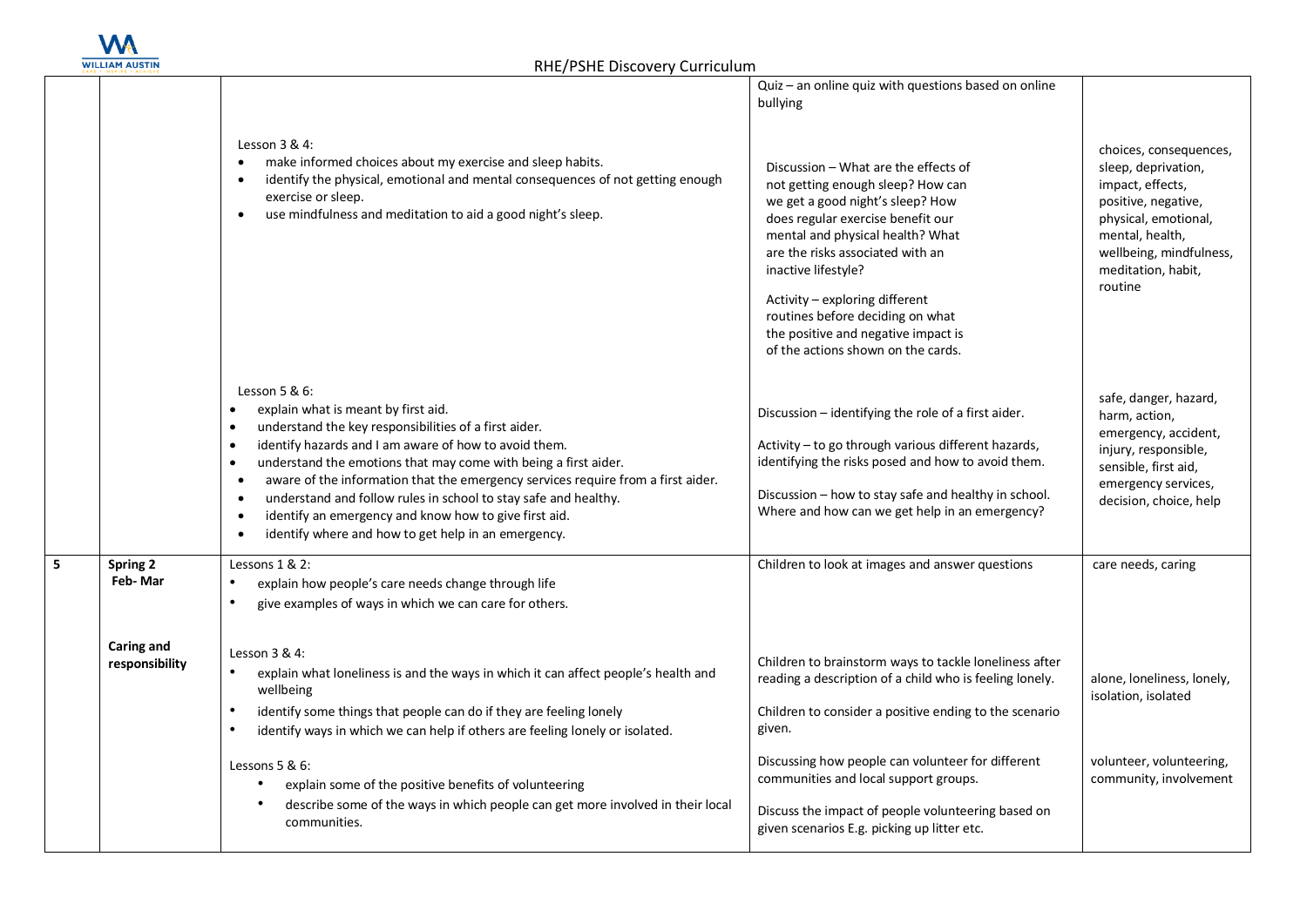

| 5 | Summer 1<br><b>April-May</b>                | Lessons 1 & 2:<br>explain how, the way we see ourselves, can impact our feelings and behaviour,<br>and affect our health and wellbeing too.                                                                                                                           | Children to read statements and agree, disagree or<br>decide if it depends E.g. What is considered beautiful<br>changes over time and varies across cultures and the<br>world.                                                                                                                                                                                                                                                                                                                            | self-image, self-respect,<br>attributes, self-talk,<br>development, proud                                                                         |
|---|---------------------------------------------|-----------------------------------------------------------------------------------------------------------------------------------------------------------------------------------------------------------------------------------------------------------------------|-----------------------------------------------------------------------------------------------------------------------------------------------------------------------------------------------------------------------------------------------------------------------------------------------------------------------------------------------------------------------------------------------------------------------------------------------------------------------------------------------------------|---------------------------------------------------------------------------------------------------------------------------------------------------|
|   | <b>Healthy Bodies &amp;</b><br><b>Minds</b> | Lesson 3 & 4:<br>• explain some facts about legal and illegal substances<br>• describe ways that alcohol, caffeine and smoking can affect the body and mind.                                                                                                          | Children to reflect, considering what attributes they<br>have E.g. kind, caring, supportive etc. What one thing<br>they would like to improve E.g. their times tables<br>knowledge etc. Thinking of something they are proud<br>of E.g. their handwriting etc.<br>Children to share their understanding of the word<br>'drugs' before being given the category names:<br>prescription, legal and illegal. Context to be given for<br>better understanding.                                                |                                                                                                                                                   |
|   |                                             |                                                                                                                                                                                                                                                                       | True or false quiz with statements. E.g., caffeine is a<br>drug found in coffee, chocolate and Coca-Cola, people<br>can get addicted to alcohol and to smoking etc.<br>Children will then play a matching activity to identify<br>the effects of different drugs. E.g. too many painkillers<br>- stomach aches, smoking - increased heart rate and<br>blood pressure, alcohol consumption - sick, dizzy,<br>slurred speech, slow reactions etc.<br>Children will discuss ways to remain healthy and well. | drugs, alcohol, tobacco,<br>cigarettes, e-cigarettes,<br>vaping, caffeine,<br>substances, legal,<br>illegal, effects                              |
|   |                                             | Lessons $5 & 6$ :<br>• explain how bacteria and viruses are spread and treated<br>• describe vaccination and immunisation and their roles in preventing disease.                                                                                                      | Matching activity E.g. virus - tiny particles that cause<br>disease in people, infection - when organisms invade a<br>body and multiply to cause illness etc.<br>Discuss what vaccinations and immunisation mean<br>before taking part in a quiz. E.g. Who was the first<br>vaccine invented by? How many vaccines are in the<br>world today? Etc.                                                                                                                                                        | bacteria, virus, disease,<br>infection,<br>immunisation,<br>vaccination, antibiotic<br>immunity, allergen,<br>allergic reaction, herd<br>immunity |
|   | Summer 2<br>June - July                     | Lessons 1 & 2:<br>• describe ways in which external influences (including examples such as the media and<br>celebrities) can influence and affect the way people view themselves<br>• describe the positive strengths and attributes of our own bodies and ourselves. | Discussion of what the word 'influence' means. Asking<br>children about the qualities superheroes have and by<br>confirming that they are not real people so their<br>physical appearance isn't reflective of a real person.                                                                                                                                                                                                                                                                              | body image, reality,<br>pressure, attributes,<br>influence                                                                                        |
|   | Coping with<br>changes                      |                                                                                                                                                                                                                                                                       | Children will work in groups to create a mind map of<br>the different ways people are unique. E.g. Eye colour,                                                                                                                                                                                                                                                                                                                                                                                            |                                                                                                                                                   |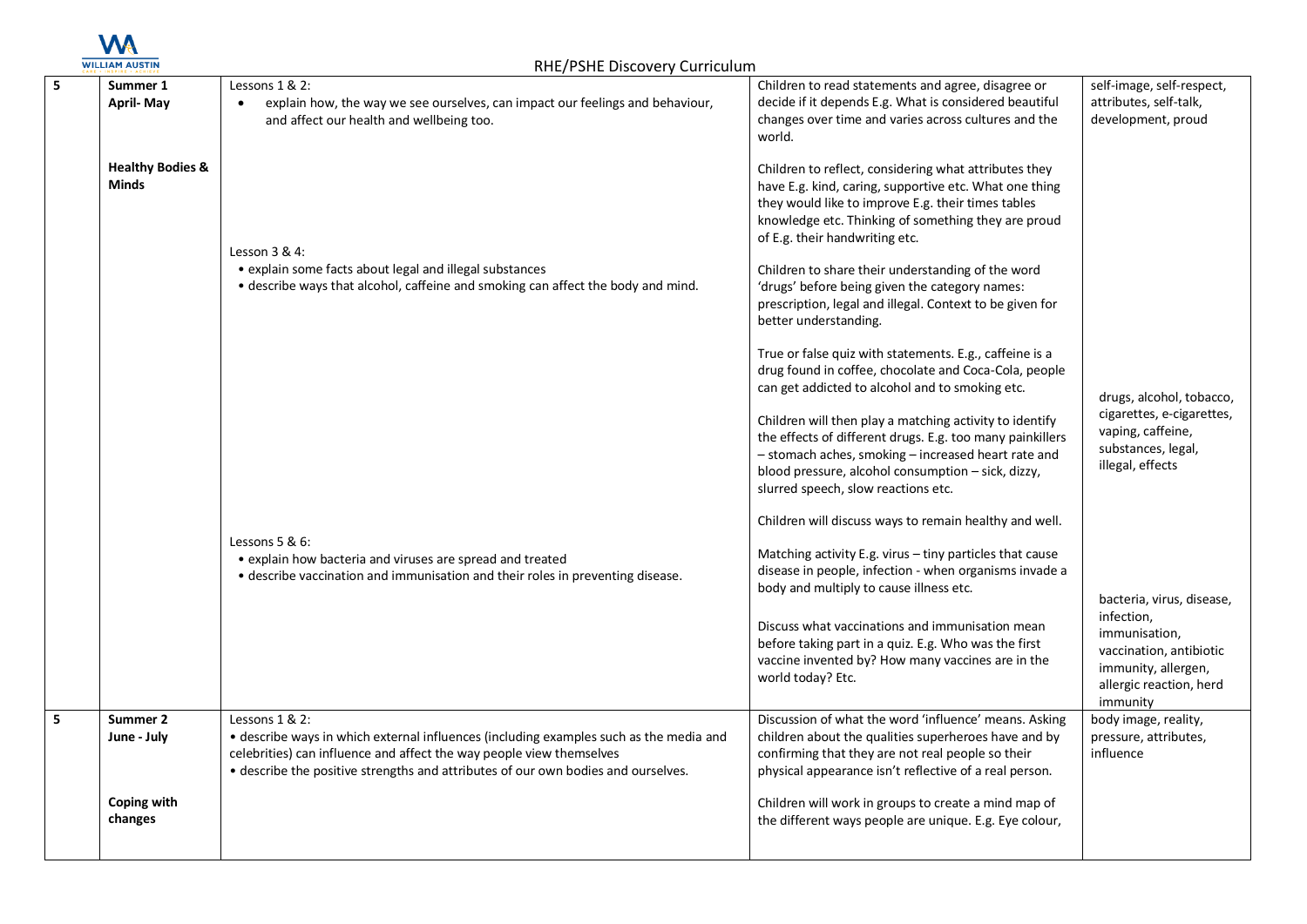

| Lesson 3 & 4: TAUGHT SEPARATELY TO BOYS AND GIRLS<br>explain what periods are and why females have them<br>$\bullet$<br>identify and dispel common myths around having periods.<br>$\bullet$ | hair colour, height, abilities, family, culture or religion<br>etc.<br>Discuss 'body image' by looking at images of celebrities<br>and deciding on the attributes that they each possess.<br>E.g. David Beckham - a skilled footballer etc.<br>Children will watch a short video where teenage girls<br>explain what a period is - how the female body<br>changes in preparation for a baby to form in the womb<br>followed by their own experiences. E.g. feeling<br>nervous, getting used to the change, seeking<br>reassurance from parents, sharing menstrual<br>symptoms like a change in mood and needing to be<br>prepared.<br>Children will be shown sanitary products suitable for<br>their age and explaining to the girls that they can visit<br>the family centre in the event of needing any products.<br>True or false activity with statements. E.g. boys do not<br>have periods, it hurts when you have a period, you<br>cannot exercise when you have a period etc. | Menstruation<br>Period<br>Ovaries<br>Egg |
|----------------------------------------------------------------------------------------------------------------------------------------------------------------------------------------------|--------------------------------------------------------------------------------------------------------------------------------------------------------------------------------------------------------------------------------------------------------------------------------------------------------------------------------------------------------------------------------------------------------------------------------------------------------------------------------------------------------------------------------------------------------------------------------------------------------------------------------------------------------------------------------------------------------------------------------------------------------------------------------------------------------------------------------------------------------------------------------------------------------------------------------------------------------------------------------------|------------------------------------------|
| Lessons 5 & 6:<br>• explain how relationships change as we grow older<br>• identify ways to manage and resolve impact on our relationships                                                   | Children will read a scenario of a girl who wants to go<br>to the cinema with friends and people she doesn't<br>know and exploring the reasons why her parent does<br>not agree to let her go. Discuss ways that<br>communication can be improved between child and<br>parent so that both individuals can better understand<br>each other.<br>Children will write a short letter/email, acting as a<br>mediator between the parent and child in the scenario.<br>This will include sharing feelings of either the child or<br>the parent in a respectful and positive manner.<br>Children will reflect on their time in year 5, sharing any<br>positive memories. They will consider the meaning of<br>'moving on' E.g. moving into a new home, moving from<br>infants to juniors etc.<br>Will draw/write about their fondest memories of being<br>in year 5.                                                                                                                       | relationships, emotions                  |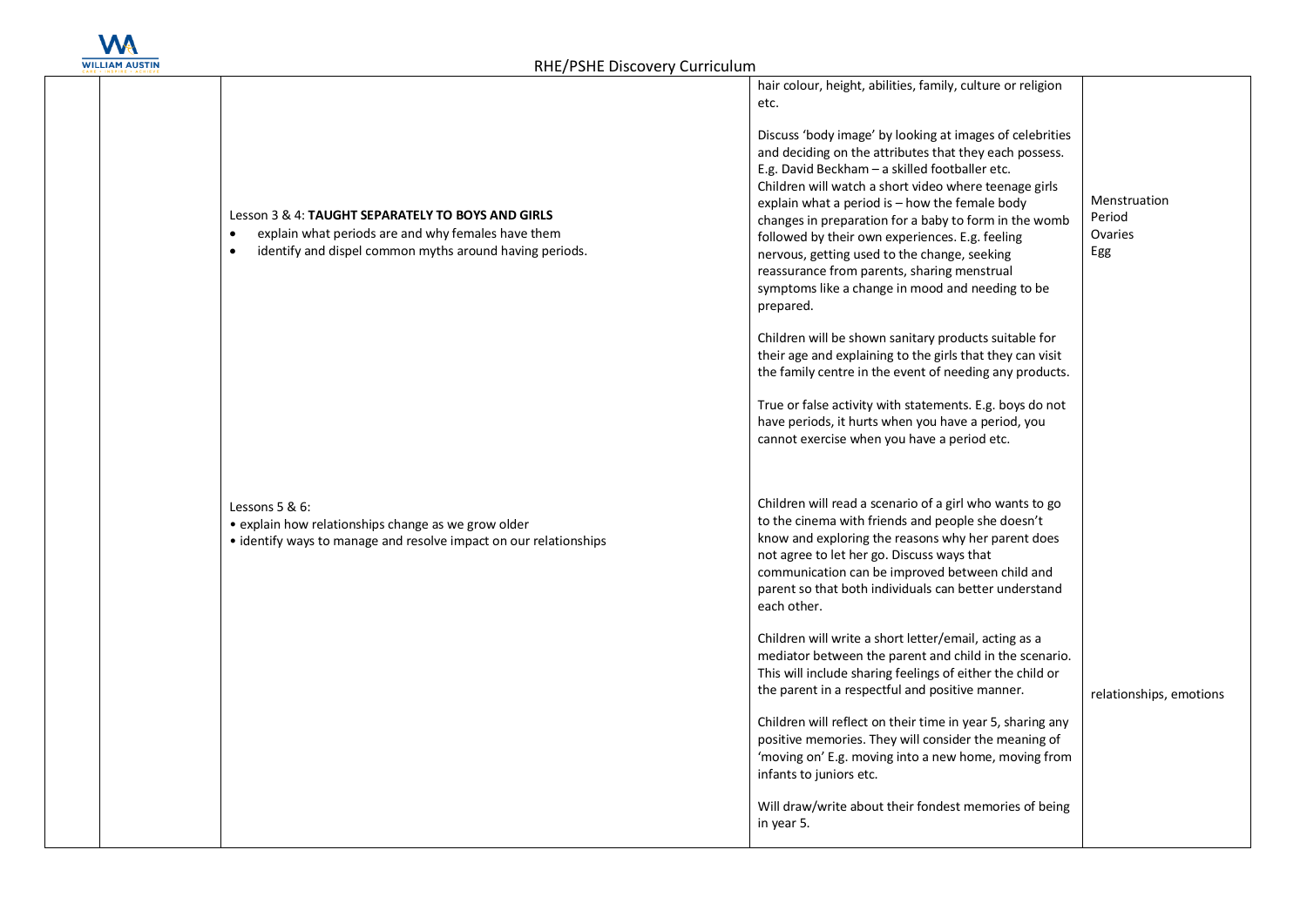

| 6 | Autumn 1<br>Sept - Oct<br><b>Healthy &amp; Happy</b><br><b>Friendships</b> | Lessons $1 & 2$ :<br>• demonstrate ways of resisting pressure that threatens personal safety<br>• demonstrate skills to help us be assertive against pressure to take risks<br>• consider the benefits and costs of trusting other people.                                                                           | Children will consider what personal safety and taking<br>risks means. E.g. not brushing their teeth, not<br>completing their homework, crossing a busy road etc.<br>Discussion based on scenario about maintaining online<br>safety, considering the following questions:<br>-potential risks?<br>-how to minimise risks?<br>-consequences of taking or not taking risks?<br>-choices that could have been made to be safer?<br>Children will be asked where they feel most safe and<br>what they think they could do if they felt unsafe.<br>Children will decide on whether the given statements<br>are risky or not. E.g. answering the front door when<br>you are home alone etc. | personal safety, risk,<br>consequences |
|---|----------------------------------------------------------------------------|----------------------------------------------------------------------------------------------------------------------------------------------------------------------------------------------------------------------------------------------------------------------------------------------------------------------|----------------------------------------------------------------------------------------------------------------------------------------------------------------------------------------------------------------------------------------------------------------------------------------------------------------------------------------------------------------------------------------------------------------------------------------------------------------------------------------------------------------------------------------------------------------------------------------------------------------------------------------------------------------------------------------|----------------------------------------|
|   |                                                                            | Lesson $3 & 4$ :<br>• describe ways that change can affect our friendships<br>• identify ways that our feelings may change towards others<br>· identify our values around relationships.                                                                                                                             | Children will list what might affect a friendship,<br>considering why it can change a friendship and how.<br>Statements will be read that the children will need to<br>agree, disagree with or say if they're unsure. E.g. It's<br>okay to be interested in different things to your friends<br>etc.<br>Discussion about different dilemmas and how to<br>resolve them. E.g. Ben wants to play football every<br>weekend. His friend Jack wants to go shopping and<br>hang around the town etc.                                                                                                                                                                                        | friends, change,<br>relationships      |
|   |                                                                            | Lessons 5 & 6:<br>• list a wider range of feelings and emotions that may be experienced in life<br>• explain why we might feel a range of mixed emotions and understand that this<br>happens to everyone<br>• talk about situations that could make us feel differently and consider how best to<br>respond to them. | Children will consider 'wider emotions' - feelings and<br>emotions that they are familiar with. E.g. brave,<br>cheerful, confused etc. before deciding if each are<br>positive or negative emotions or both.<br>Children will determine what conflicting emotions are<br>being displayed in the given scenarios and why. E.g.<br>Kelly has never given blood before but she is trying to<br>overcome her fear and do a good deed etc.                                                                                                                                                                                                                                                  | Emotions, feelings                     |
|   |                                                                            |                                                                                                                                                                                                                                                                                                                      |                                                                                                                                                                                                                                                                                                                                                                                                                                                                                                                                                                                                                                                                                        |                                        |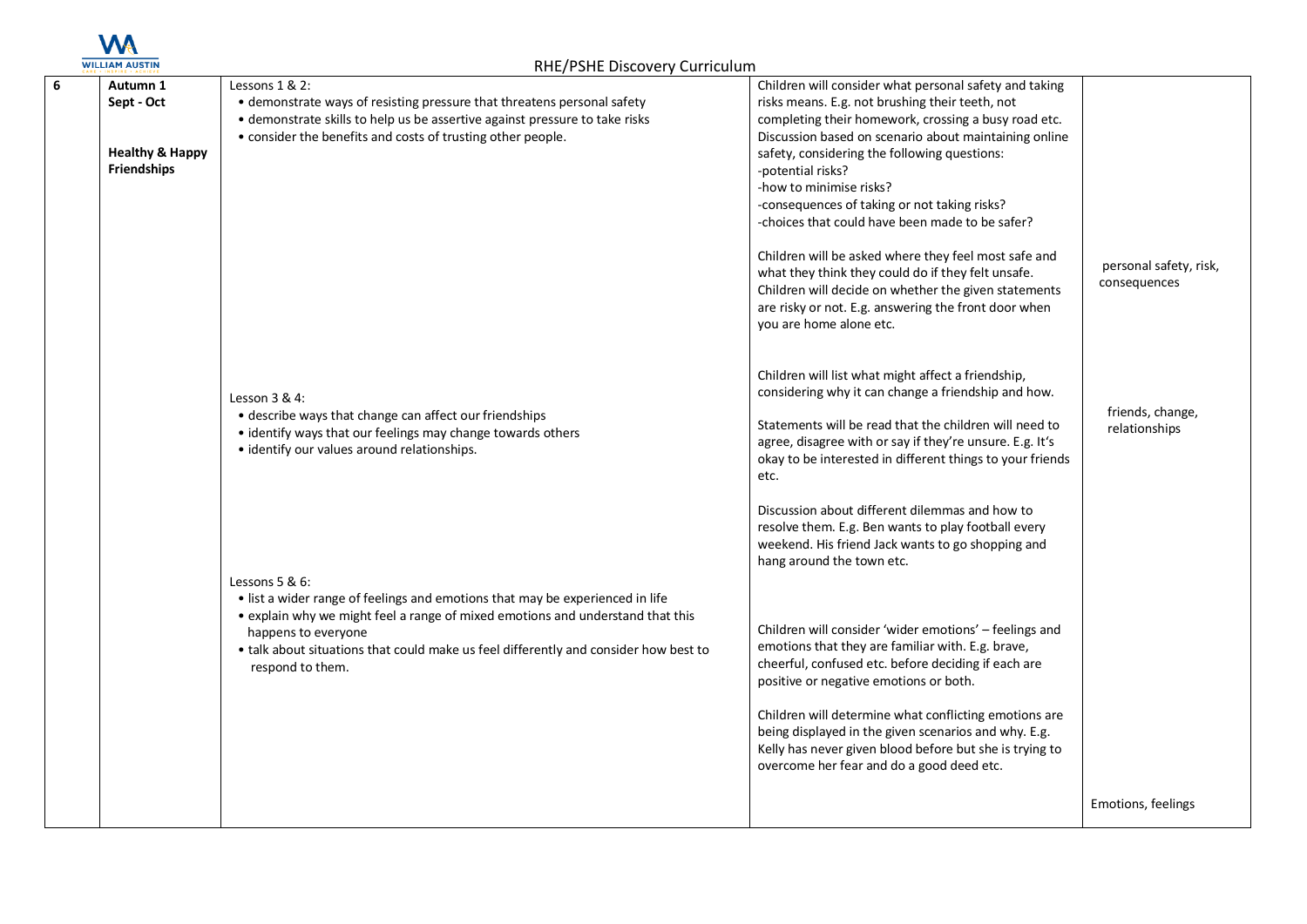

| 6 | Autumn 2                  | Lessons 1 & 2:                                                                       |                                                                                                                 |                                         |
|---|---------------------------|--------------------------------------------------------------------------------------|-----------------------------------------------------------------------------------------------------------------|-----------------------------------------|
|   | Nov - Dec                 | • describe positive and negative reasons why someone might create an online identity | Discussion on what identity means before deciding on<br>whether the identities of people in the given scenarios | online identity,<br>communication, risk |
|   |                           | that is different to their offline identity                                          | are real or not.                                                                                                |                                         |
|   |                           | • explain ways to ensure that an online identity we might use is a safe one          | Children to complete a worksheet, answering questions                                                           |                                         |
|   | <b>Similarities &amp;</b> | • explain how to manage online situations that may be risky.                         | relating to online safety based on a given scenario.                                                            |                                         |
|   | <b>Differences</b>        |                                                                                      |                                                                                                                 |                                         |
|   |                           |                                                                                      | Different safety networks shared with children E.g.                                                             |                                         |
|   |                           |                                                                                      | NSPCC, Childline and CEOP.                                                                                      |                                         |
|   |                           |                                                                                      |                                                                                                                 |                                         |
|   |                           |                                                                                      | Children will think of the advice that could be given to                                                        |                                         |
|   |                           |                                                                                      | those in given scenarios. E.g. Emma met someone                                                                 |                                         |
|   |                           |                                                                                      | online; they have told her they are the same age and                                                            |                                         |
|   |                           |                                                                                      | that they know some of the same people that she does.                                                           |                                         |
|   |                           |                                                                                      | Is it okay for Emma to give her contact details to this                                                         |                                         |
|   |                           |                                                                                      | person?                                                                                                         |                                         |
|   |                           |                                                                                      | How might she be feeling?                                                                                       |                                         |
|   |                           |                                                                                      |                                                                                                                 |                                         |
|   |                           | Lesson $3 & 4$ :                                                                     |                                                                                                                 |                                         |
|   |                           | • describe what cyber bullying is and how it differs from offline bullying           | Discussion - what is bullying and how does it make                                                              |                                         |
|   |                           | • ways to respond to cyber bullying, including where and how to get help             | people feel?                                                                                                    |                                         |
|   |                           | • identify respectful and kind ways to communicate online.                           |                                                                                                                 |                                         |
|   |                           |                                                                                      | Children to list as many forms of online bullying and                                                           |                                         |
|   |                           |                                                                                      | face to face bullying.                                                                                          |                                         |
|   |                           |                                                                                      |                                                                                                                 |                                         |
|   |                           |                                                                                      | Discussion – why people may not feel they are bullying                                                          |                                         |
|   |                           |                                                                                      | when this is done online.                                                                                       | online bullying, cyber                  |
|   |                           |                                                                                      |                                                                                                                 | bullying, offline                       |
|   |                           |                                                                                      | Is this bullying? activity. E.g. making fun of everything                                                       | bullying                                |
|   |                           |                                                                                      | someone says online etc.                                                                                        |                                         |
|   |                           |                                                                                      |                                                                                                                 |                                         |
|   |                           |                                                                                      | Role play - acting out different scenarios with the                                                             |                                         |
|   |                           |                                                                                      | provided solutions to stop/prevent bullying from                                                                |                                         |
|   |                           | Lessons 5 & 6:<br>• describe ways to recognise, respect and celebrate diversity      | occurring.                                                                                                      |                                         |
|   |                           | • explain how to support someone who is struggling with their identity and worried   |                                                                                                                 |                                         |
|   |                           | about fitting in                                                                     | Discussion - Would life be different if we were all the                                                         |                                         |
|   |                           | • identify ways to challenge stereotypes and pre-judgements.                         | same? Why people want to fit and what emotions                                                                  | Diversity, inclusive,                   |
|   |                           |                                                                                      | might be felt by someone who feels they don't fit in.                                                           | differences                             |
|   |                           |                                                                                      |                                                                                                                 |                                         |
|   |                           |                                                                                      | Children to list words that link to a person's identity                                                         |                                         |
|   |                           |                                                                                      | E.g. gender, hair colour/type, religion etc. before                                                             |                                         |
|   |                           |                                                                                      | considering the identity of Anne Frank.                                                                         |                                         |
|   |                           |                                                                                      |                                                                                                                 |                                         |
|   |                           |                                                                                      | Children will consider the feelings and resolution for a                                                        |                                         |
|   |                           |                                                                                      | given scenario about a girl who doesn't feel like she fits                                                      |                                         |
|   |                           |                                                                                      | in due to her disability.                                                                                       |                                         |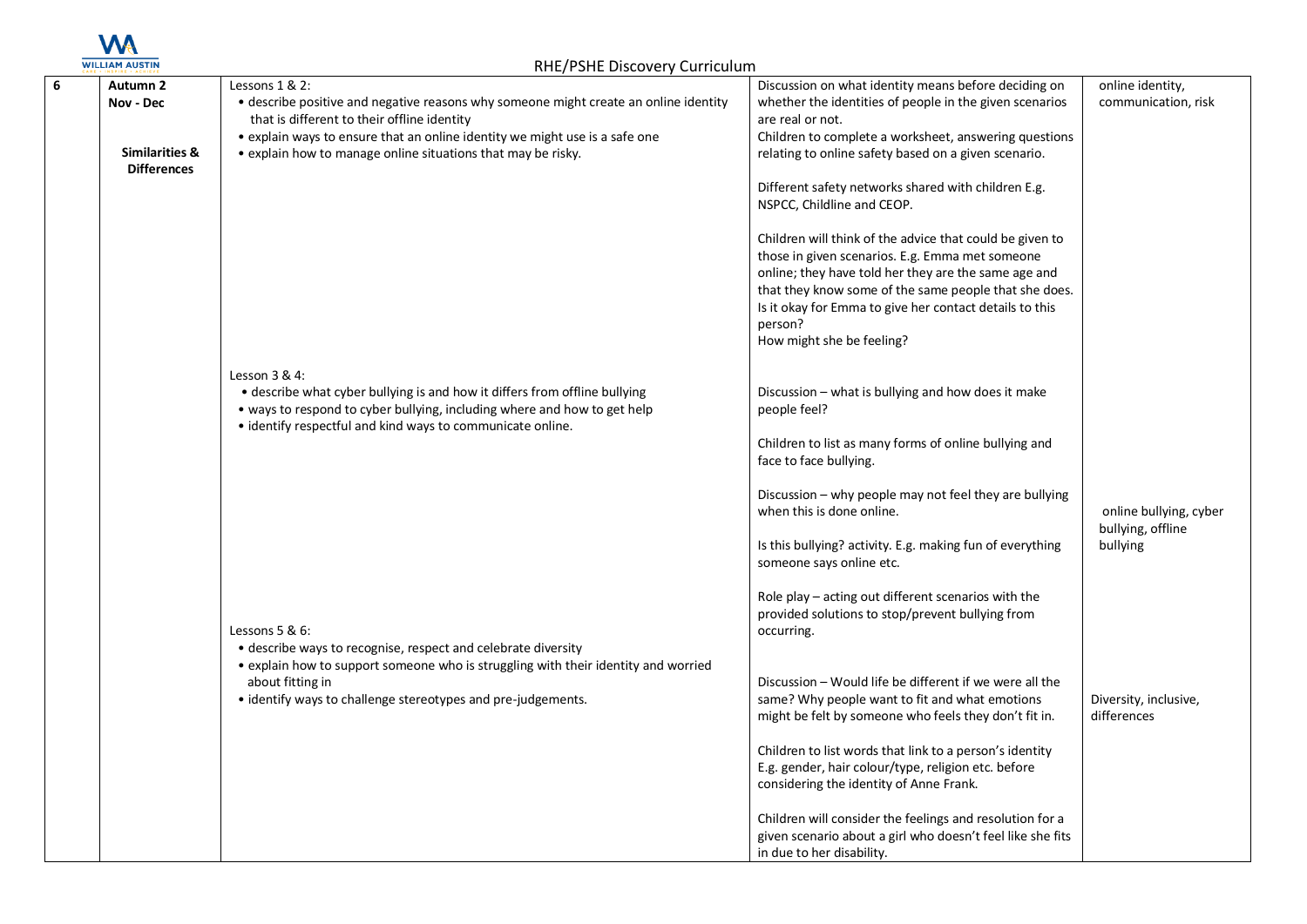

|   |                       |                                                                                                                             | Children to mind map all the words that identify them                     |                                       |
|---|-----------------------|-----------------------------------------------------------------------------------------------------------------------------|---------------------------------------------------------------------------|---------------------------------------|
|   |                       |                                                                                                                             | as individuals and not as part of a crowd.                                |                                       |
| 6 | Spring 1<br>Jan - Feb | Lessons 1 & 2:                                                                                                              | Discussion - differentiating between                                      | citizen, global,<br>citizenship,      |
|   |                       | explain what it means to be a global citizen<br>$\bullet$<br>explain actions of a global citizen<br>$\bullet$               | a local citizen and global citizen and                                    | responsible, aware,                   |
|   |                       | identify how people are being responsible global citizens<br>$\bullet$                                                      | understanding that a global citizen                                       | impact, world, human                  |
|   |                       | explain the importance of living as a responsible global citizen<br>$\bullet$                                               | engages with the world in which                                           | right, respect, shared                |
|   | <b>Healthy Bodies</b> |                                                                                                                             | they live in, in a responsible way, for                                   | responsibility, care,                 |
|   | and Minds             |                                                                                                                             | the good of all across the globe and                                      | compassion,                           |
|   |                       |                                                                                                                             | for the good of the environment.                                          |                                       |
|   |                       |                                                                                                                             | Activity – looking at scenarios and                                       |                                       |
|   |                       |                                                                                                                             | explaining how the people shown                                           |                                       |
|   |                       |                                                                                                                             | are being responsible global citizens.                                    |                                       |
|   |                       |                                                                                                                             | Children to consider question: is it                                      |                                       |
|   |                       |                                                                                                                             | important to live as a responsible                                        |                                       |
|   |                       |                                                                                                                             | global citizen?                                                           |                                       |
|   |                       | Lesson 2:                                                                                                                   |                                                                           |                                       |
|   |                       | explain why global warming is happening.<br>$\bullet$<br>identify the effects of global warming.<br>$\bullet$               |                                                                           |                                       |
|   |                       | explain how different actions can help prevent the effects worsening.<br>$\bullet$                                          | Discussion $-$ what is climate change                                     |                                       |
|   |                       | reflect upon own feelings and commit to a small positive action.<br>$\bullet$                                               | and global warming and what are its<br>effects. Can we make a difference? | global warming,                       |
|   |                       |                                                                                                                             |                                                                           | effects, help, harm,                  |
|   |                       |                                                                                                                             | Activity - explore scenarios given to                                     | prevent, persuade,                    |
|   |                       |                                                                                                                             | decide: what is being done to                                             | encourage,                            |
|   |                       |                                                                                                                             | prevent global warming getting                                            | environment, earth,                   |
|   |                       |                                                                                                                             | worse and identifying why they think<br>the action shown, will help.      | climate change                        |
|   |                       |                                                                                                                             |                                                                           |                                       |
|   |                       |                                                                                                                             | Discussion - look at difference                                           |                                       |
|   |                       | Lesson 3:                                                                                                                   | scenarios and consider question:                                          |                                       |
|   |                       | recall information previously learnt about global warming.<br>$\bullet$                                                     | how does the energy we use<br>contribute to global warming?               |                                       |
|   |                       | discuss how the energy we use contributes to global warming.<br>$\bullet$<br>identify what we can do to help.<br>$\bullet$  |                                                                           |                                       |
|   |                       |                                                                                                                             | Role play -                                                               | global warming,<br>energy, resources, |
|   |                       |                                                                                                                             | depict actions that can be taken to                                       | impact, environment,                  |
|   |                       |                                                                                                                             | reduce the energy we use and                                              | use, responsible, help,               |
|   |                       |                                                                                                                             | different<br>explore<br>energy                                            | protect, pledge, waste,               |
|   |                       |                                                                                                                             | production methods                                                        | save, renewable, non-                 |
|   |                       | Lessons 4:                                                                                                                  |                                                                           | renewable, conserve                   |
|   |                       | explain what an environmental role model is<br>$\bullet$<br>explain why Sir David Attenborough is a role model<br>$\bullet$ |                                                                           |                                       |
|   |                       |                                                                                                                             | Discussion – What is a role model?<br>Who is Sir David Attenborough       |                                       |
|   |                       |                                                                                                                             |                                                                           |                                       |
|   |                       |                                                                                                                             |                                                                           |                                       |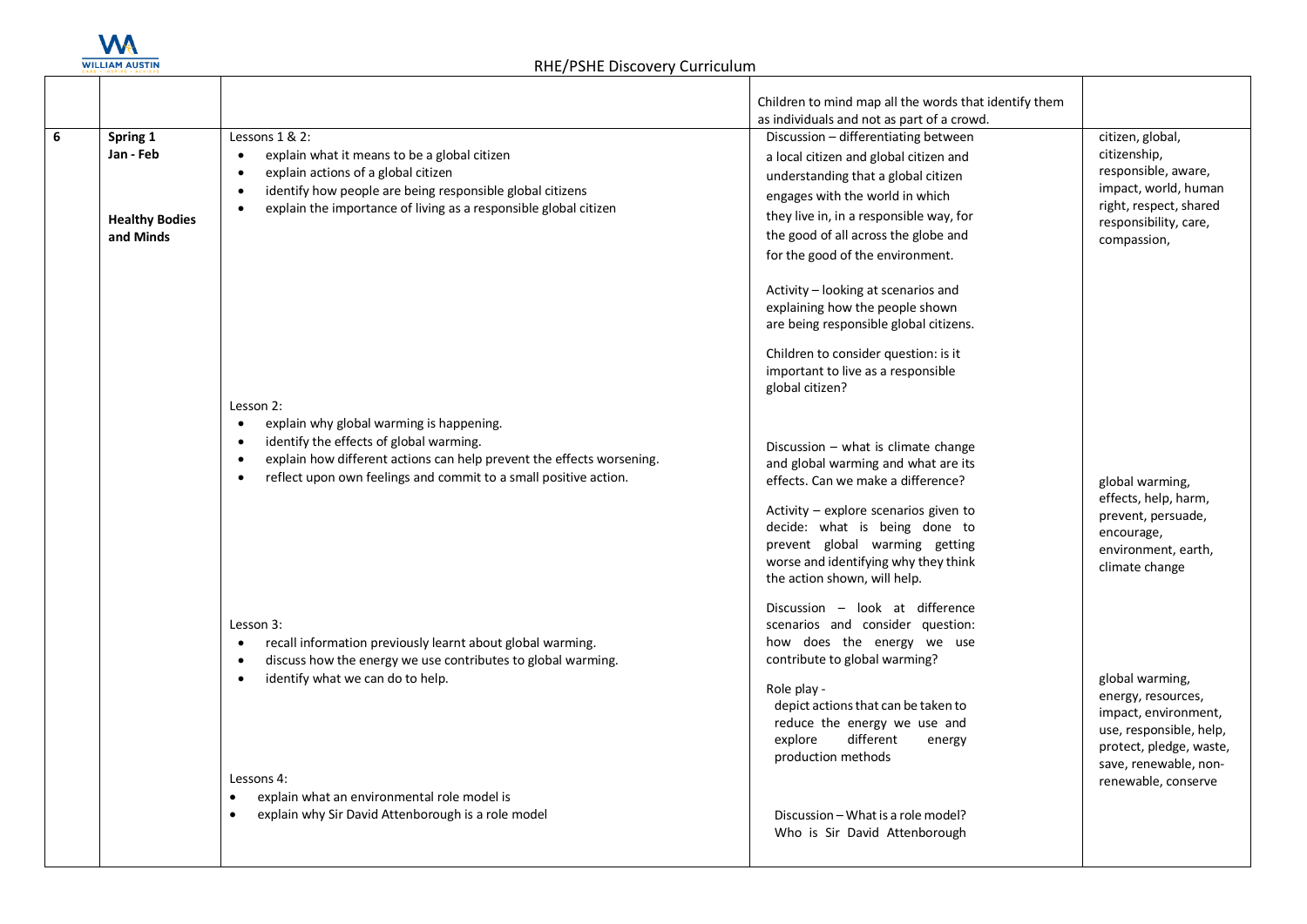

**6 Spring 2** 

|                              |                                                                                                                                                                                                                                                                                                                                                                                                                                                                                                                                                                                                                                                                                                                        | and why is his work so important<br>to our planet?<br>Activity $-$ to list all the qualities<br>that Sir David Attenborough has<br>that make him an environmental<br>role model.                                                           | role model, environment,<br>prevent, earth, wildlife<br>biodiversity,<br>environment, help,                                       |
|------------------------------|------------------------------------------------------------------------------------------------------------------------------------------------------------------------------------------------------------------------------------------------------------------------------------------------------------------------------------------------------------------------------------------------------------------------------------------------------------------------------------------------------------------------------------------------------------------------------------------------------------------------------------------------------------------------------------------------------------------------|--------------------------------------------------------------------------------------------------------------------------------------------------------------------------------------------------------------------------------------------|-----------------------------------------------------------------------------------------------------------------------------------|
|                              | Lesson 5:<br>explain to a partner what biodiversity is.<br>$\bullet$<br>identify the benefits of biodiversity.<br>$\bullet$<br>explain what biodiversity means to me through images and words.<br>$\bullet$<br>Understand what to do encourage biodiversity.<br>$\bullet$                                                                                                                                                                                                                                                                                                                                                                                                                                              | Activity - children will need to order a set of<br>biodiversity cards in order of importance.<br>Discussion – what is biodiversity and what can be done<br>to encourage it?                                                                | protect, encourage,<br>important, future,<br>world                                                                                |
|                              | Lesson 6:<br>explain what being a global citizen means.<br>$\bullet$<br>discuss the importance of sustainability.<br>$\bullet$<br>identify if a choice has a positive or negative impact on people across the world.<br>$\bullet$<br>write a manifesto to make the world a better place.<br>$\bullet$<br>reflect on all I have learnt and the impact it is going to have on my life.<br>$\bullet$                                                                                                                                                                                                                                                                                                                      | Discussion – what does it mean to be a global citizen?<br>What is sustainability?<br>Activity - children will create a<br>manifesto to help make the world a<br>better place.                                                              | global citizen, choices,<br>impact, consequences,<br>responsible,<br>responsibility,<br>sustainability,<br>sustainable, manifesto |
| Spring 2<br>Feb-Mar          | On Citizenship Day - Families and Committed relationships (Year 3 content<br>moved to year 6 as agreed during parents' consultation. Content will not<br>contain video.                                                                                                                                                                                                                                                                                                                                                                                                                                                                                                                                                | Discussion asking children what families look like. E.g.<br>single parent, grandparents with children, adopted etc,<br>focussing on the qualities that are needed in a family.<br>Describe your family, using key words that relate to the | Nuclear, single parent,<br>blended, extended, foster,<br>adoptive, ethnically and<br>racially diverse.                            |
| Caring and<br>responsibility | Lesson 1:<br>explore and examine the Universal Declaration of Human Rights and share things<br>that interest me.<br>I can identify human rights that all children share.<br>$\bullet$<br>I understand that all people are entitled to human rights.<br>$\bullet$<br>Lesson 2:<br>identify the similarities and differences between people.<br>$\bullet$<br>I can explain what universal means.<br>$\bullet$<br>I understand that it is never acceptable to do things against human rights laws and<br>$\bullet$<br>that these laws take priority over national laws, traditions and cultural practices.<br>I can reflect on why people may act against human rights laws and what I can do<br>$\bullet$<br>about this. | characteristics of a family.<br>Discussion - What is the Universal                                                                                                                                                                         | Sharing, caring,<br>commitment, listening,<br>helping, supporting,<br>together, love.                                             |
|                              |                                                                                                                                                                                                                                                                                                                                                                                                                                                                                                                                                                                                                                                                                                                        | Declaration of Human Rights?<br>What is the United Nations<br>Convention on the Rights of the                                                                                                                                              |                                                                                                                                   |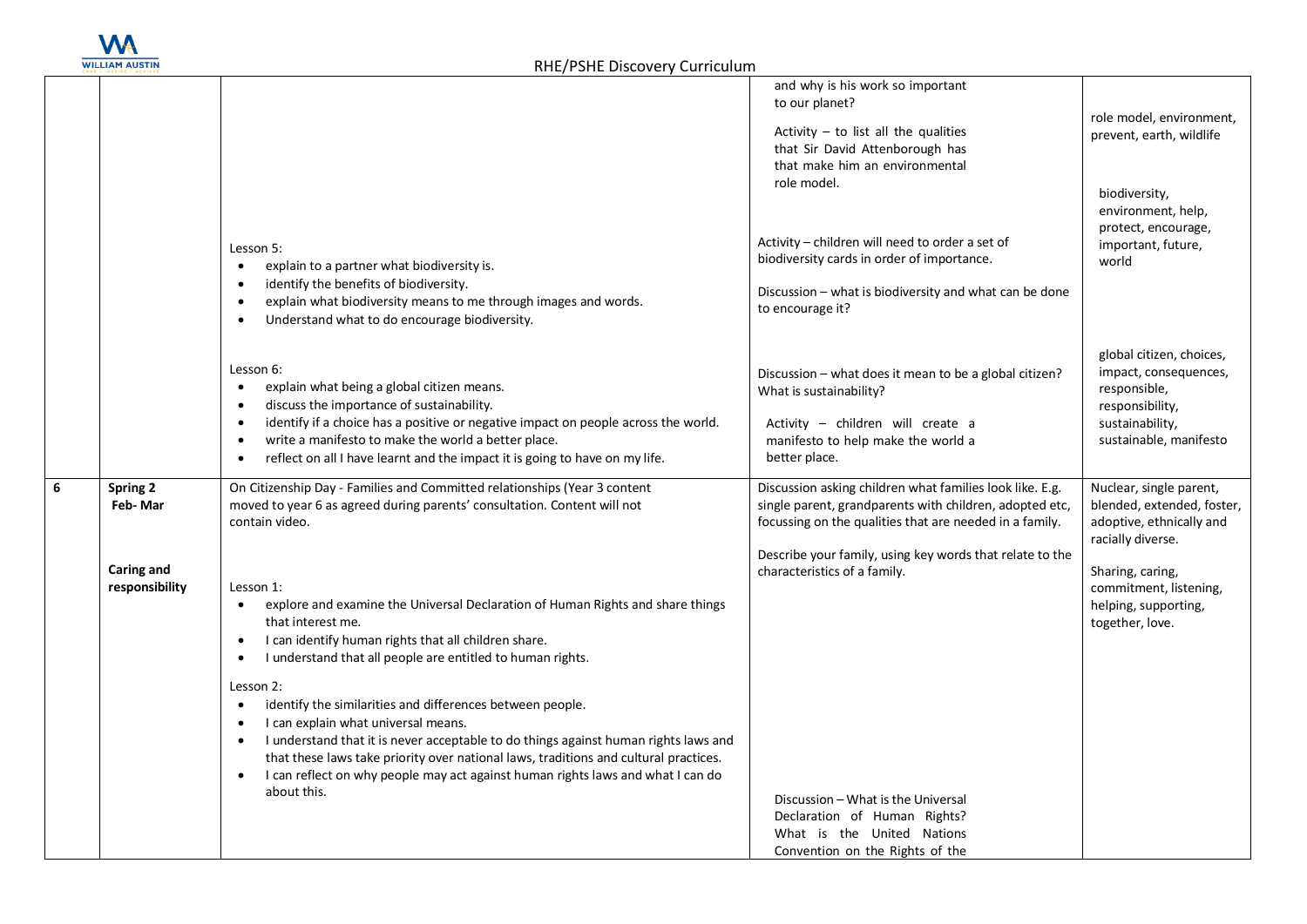

| Lessons 3:<br>understand that human rights are universal and it is not acceptable to take actions<br>$\bullet$<br>that are against people's rights.<br>I can identify how some people not having their rights met makes me feel.<br>$\bullet$<br>I can research human rights issues and share my thoughts and findings.<br>$\bullet$<br>I can identify things I can do to respect and protect the rights of others.<br>$\bullet$<br>Lesson 4:<br>understand that no one can take away my rights.<br>$\bullet$<br>I can explain the consequences of not respecting the rights of others.<br>I can reflect on what I can do to be a rights-respecting citizen.<br>Lesson 5:<br>share my thoughts and opinions in a group.<br>I can reflect on what changes I would like to see in the world and think about what<br>$\bullet$<br>I could do to help make this happen. | Child and what does it hope to<br>achieve?<br>Discussion - What are human rights?<br>Which ones can you think of?<br>Activity - children will look at<br>pictures of people from all over the<br>world to determine that human<br>rights apply to all humans regardless<br>of who they are and where they're<br>from.<br>Discussion - are everyone's human rights met?<br>Children will be asked how they'd feel if their human<br>rights were not met.<br>Case studies - after reading a variety of case studies,<br>children will learn about why people's rights<br>sometimes aren't met and the importance of behaving<br>as a rights-respecting citizen.                                                                        | human rights, protect,<br>help, entitled,<br>declaration, society,<br>universal, valuable,<br>worthy, important<br>rights, human rights,<br>protect,<br>respect,<br>against, law, tradition,<br>culture                                                                                                    |
|---------------------------------------------------------------------------------------------------------------------------------------------------------------------------------------------------------------------------------------------------------------------------------------------------------------------------------------------------------------------------------------------------------------------------------------------------------------------------------------------------------------------------------------------------------------------------------------------------------------------------------------------------------------------------------------------------------------------------------------------------------------------------------------------------------------------------------------------------------------------|--------------------------------------------------------------------------------------------------------------------------------------------------------------------------------------------------------------------------------------------------------------------------------------------------------------------------------------------------------------------------------------------------------------------------------------------------------------------------------------------------------------------------------------------------------------------------------------------------------------------------------------------------------------------------------------------------------------------------------------|------------------------------------------------------------------------------------------------------------------------------------------------------------------------------------------------------------------------------------------------------------------------------------------------------------|
| Lesson 6:<br>describe what a human rights activist is.<br>$\bullet$<br>I can investigate how human rights activists have changed the world.<br>$\bullet$<br>I can carry out research and share my findings with others.<br>$\bullet$<br>I can reflect on how I could be a human rights hero.<br>$\bullet$                                                                                                                                                                                                                                                                                                                                                                                                                                                                                                                                                           | Discussion - we all need to respect our own rights as<br>well as the rights of others. Children will also learn the<br>potential consequences of not being a rights-respecting<br>citizen.<br>Activity - to create a pledge, stating what they will do<br>to be a rights-respecting citizen.<br>Discussion – what are the reasons for human rights and<br>what are the reasons for change?<br>Activity - children will read through historical fact cards<br>and discuss how views on human rights have changed<br>and why.<br>Discussion - what are human rights activists?<br>Activity – children will research the work of different<br>human rights activists before discussing how they have<br>made a difference in the world. | rights, human<br>rights, universal,<br>protect, respect,<br>help, against,<br>cultural<br>human rights,<br>duties,<br>responsibilities,<br>respect,<br>consequences<br>human rights,<br>children's rights,<br>change, respect,<br>child labour, laws<br>human rights,<br>activists, change,<br>laws, rules |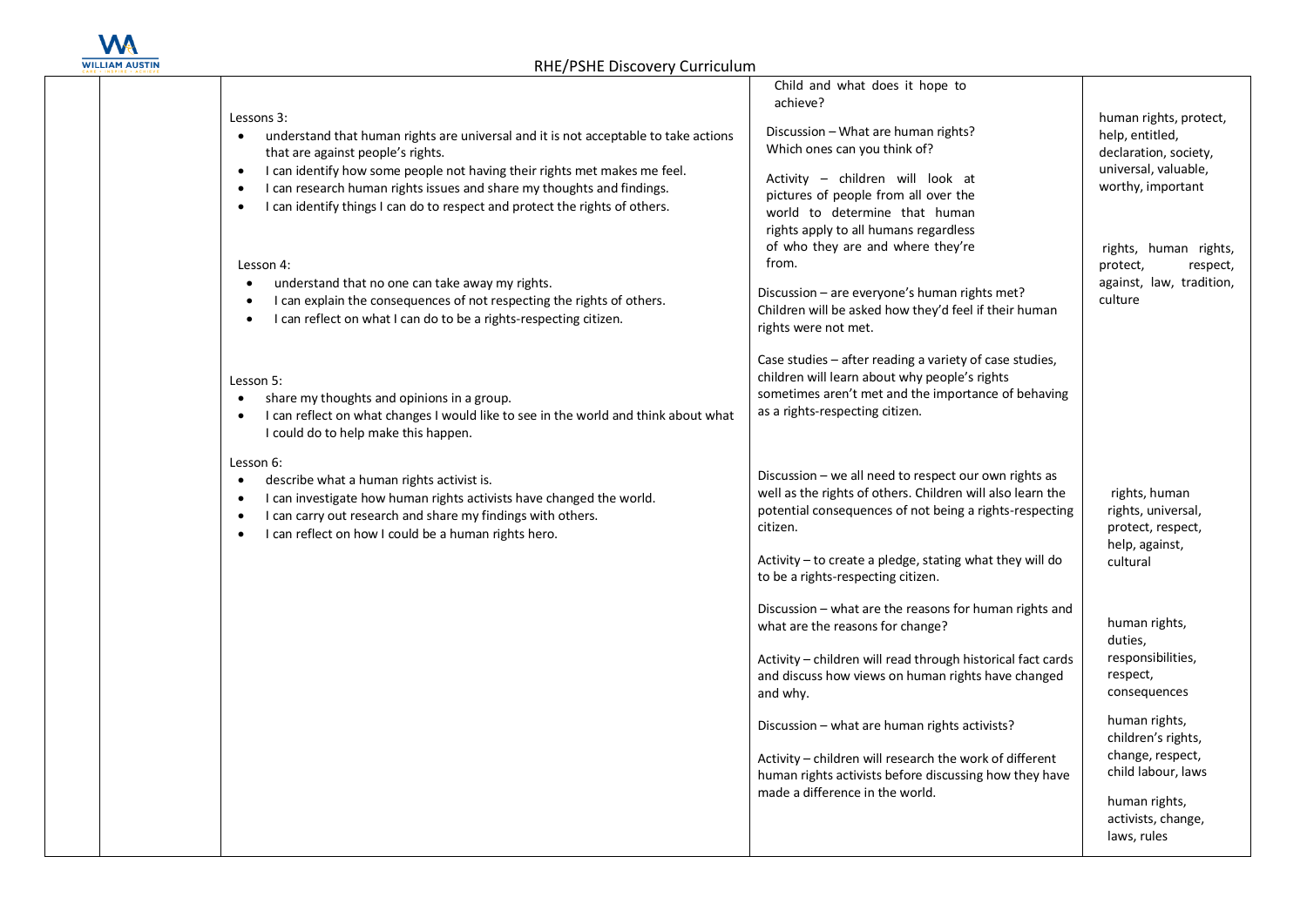

| 6 | Summer 1<br><b>April-May</b>         | Lessons 1 & 2:<br>• describe self-respect                                                                                                                                                                | Discussion - self respect                                                                                                                                                                                                                                                                                                         | self-respect,<br>confidence, strengths,                           |
|---|--------------------------------------|----------------------------------------------------------------------------------------------------------------------------------------------------------------------------------------------------------|-----------------------------------------------------------------------------------------------------------------------------------------------------------------------------------------------------------------------------------------------------------------------------------------------------------------------------------|-------------------------------------------------------------------|
|   | <b>Healthy Bodies &amp;</b><br>Minds | • explain how self-respect can affect our mental health and wellbeing.                                                                                                                                   | Bingo - children to find a person to match with the<br>statement. E.g. someone who can tell you<br>something they are good at, someone who can<br>describe a<br>time when they have been<br>kind to themselves etc.                                                                                                               | weaknesses, pride                                                 |
|   |                                      | Lesson $3 & 4$ :                                                                                                                                                                                         | Children to consider write things they like about<br>themselves and/or positive statements about<br>themselves. E.g. something they are good at $-$ sharing,<br>handwriting etc.                                                                                                                                                  | social media,                                                     |
|   |                                      | • describe how the internet and social media can affect personal wellbeing<br>• explain where and how to get help if we feel worried about or affected by something<br>we have seen online.              | Discussion - why do social media platforms have age<br>restrictions? What are the risks of using them if you're<br>not old enough?                                                                                                                                                                                                | comparison, FOMO<br>(fear of missing out)                         |
|   |                                      |                                                                                                                                                                                                          | Discussion - FOMO - clarifying what it means and why<br>people might feel that way in the given scenarios.<br>Discussion - the types of sources of information E.g.<br>books, websites etc. Determining what sources are safe<br>or not.                                                                                          |                                                                   |
|   |                                      | Lessons $5 & 6$ :<br>• explain what we mean by mental health<br>• describe some symptoms of mental ill health and identify some sources of help<br>· describe some ways to look after our mental health. | Discussion - what do we use our minds for? E.g. maths<br>problems, deciding what to eat for lunch etc. followed<br>by further discussion about how other situations can<br>add to our minds E.g. falling out with a friend etc. and<br>sharing ways to manage our thoughts by exercising,<br>sharing with someone they trust etc. | mental health, mental<br>ill-health, wellbeing,<br>symptoms, mind |
|   |                                      |                                                                                                                                                                                                          | Discussion - NHS' 5 steps to mental wellbeing.                                                                                                                                                                                                                                                                                    |                                                                   |
|   | Summer 2<br>June - July              | TAUGHT SEPARATELY TO BOYS AND GIRLS<br>Lessons $1 & 2$ :<br>• identify the changes in our bodies since Nursery or Reception class                                                                        | Discussion - what does puberty mean? E.g. experience<br>changes in your body, something everyone<br>experiences, occurs at different times etc.                                                                                                                                                                                   | puberty, hormones                                                 |
|   | Coping with<br>changes               | • discuss the physical changes that happen during puberty<br>• distinguish between the changes that happen to girls and boys.                                                                            | Children to consider what changes occur during this<br>time with the understanding that an adult's body will<br>look different to that of a child's E.g. muscles, facial<br>hair, body shape, being taller etc.                                                                                                                   |                                                                   |
|   |                                      |                                                                                                                                                                                                          | Boys, girls or both? – children to decide on whether the<br>changes given are for boys, girls or both genders. E.g.                                                                                                                                                                                                               |                                                                   |